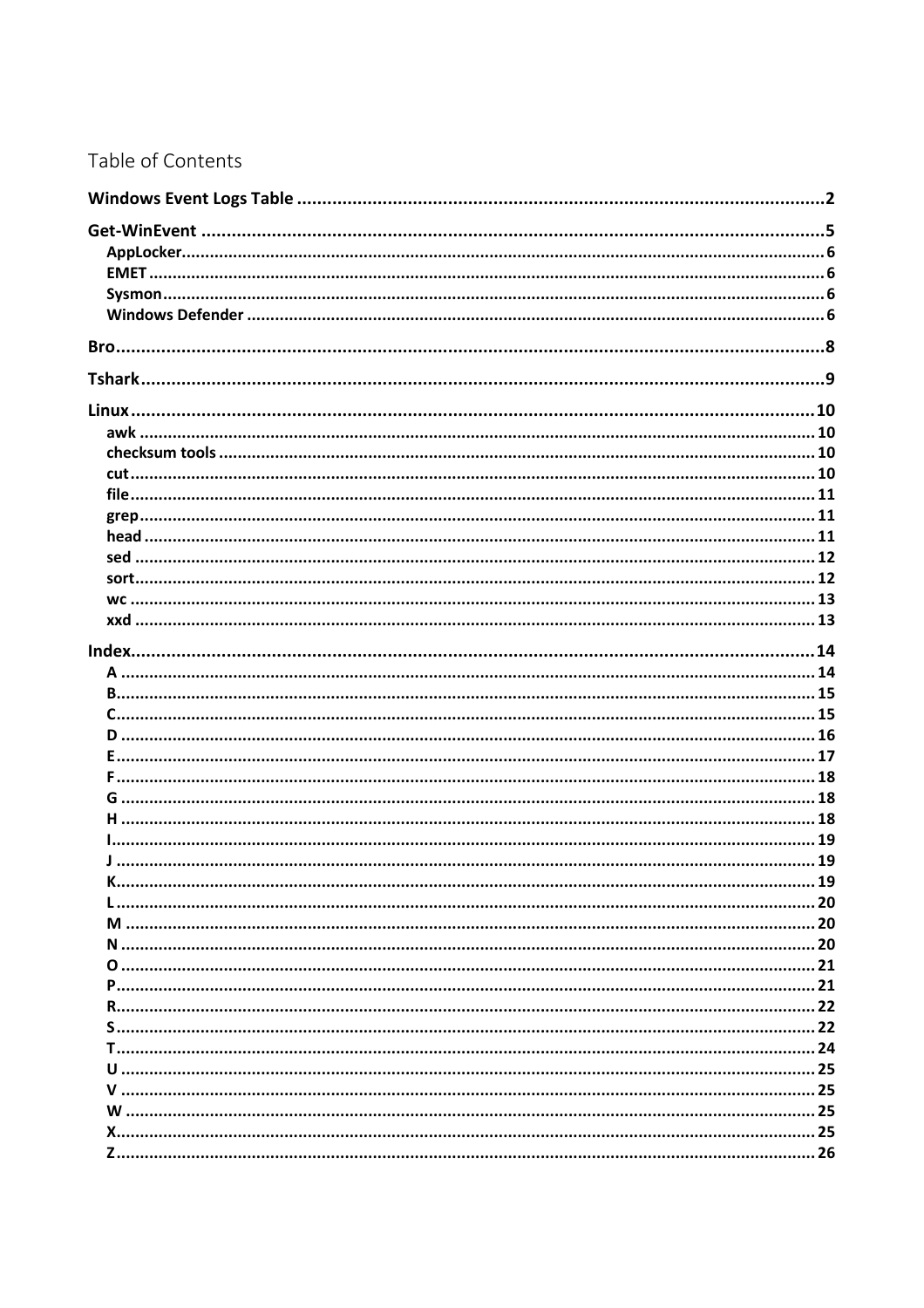# <span id="page-1-0"></span>Windows Event Logs Table

| Log Name | Provider Name | Event IDs     | Description        |
|----------|---------------|---------------|--------------------|
| System   |               | 7045          | A service was      |
|          |               |               | installed in the   |
|          |               |               | system             |
| System   |               | 7030          | service is marked  |
|          |               |               | as an interactive  |
|          |               |               | service. However,  |
|          |               |               | the system is      |
|          |               |               | configured to not  |
|          |               |               | allow interactive  |
|          |               |               | services. This     |
|          |               |               | service may not    |
|          |               |               | function properly. |
| System   |               | 1056          | Create RDP         |
|          |               |               | certificate        |
| Security |               | 7045, 10000,  | <b>Insert USB</b>  |
|          |               | 10001, 10100, |                    |
|          |               | 20001, 20002, |                    |
|          |               | 20003, 24576, |                    |
|          |               | 24577, 24579  |                    |
| Security |               | 4720          | A user account was |
|          |               |               | created            |
| Security |               | 4722          | A user account was |
|          |               |               | enabled            |
| Security |               | 4724, 4738    | Additional user    |
|          |               |               | creation events    |
| Security |               | 4728          | A member was       |
|          |               |               | added to a         |
|          |               |               | security-enabled   |
|          |               |               | global group       |
| Security |               | 4732          | A member was       |
|          |               |               | added to a         |
|          |               |               | security-enabled   |
|          |               |               | local group        |
| Security |               | 4740, 4767    | User account       |
|          |               |               | locked out,        |
|          |               |               | unlocked           |
| Security |               | 4624, 4647    | Successful logon,  |
|          |               |               | user initiated     |
|          |               |               | logoff             |
| Security |               | 4625          | Logon failure      |
| Security |               | 4778, 4779    | RDP reconnected,   |
|          |               |               | disconnected       |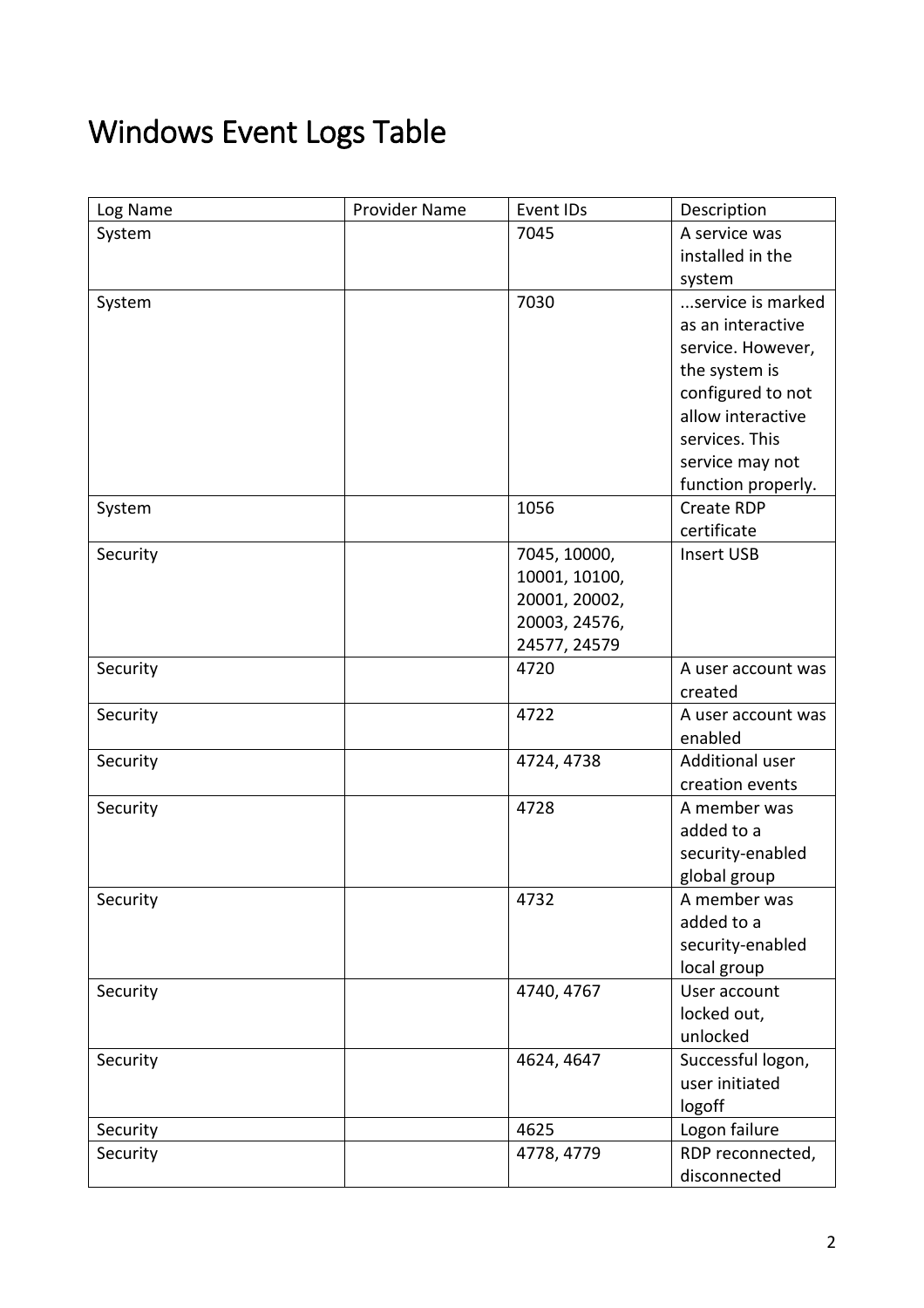| Security                    |             | 4800, 4801     | Workstation              |
|-----------------------------|-------------|----------------|--------------------------|
|                             |             |                | locked,                  |
|                             |             |                | workstation              |
|                             |             |                | unlocked                 |
| Security                    | Logon types | $\overline{2}$ | Interactive              |
| Security                    | Logon types | 3              | Network (i.e.            |
|                             |             |                | mapped drive)            |
| Security                    | Logon types | $\overline{4}$ | Batch (i.e.              |
|                             |             |                | schedule task)           |
| Security                    | Logon types | 5              | Service (i.e. service    |
|                             |             |                | startup)                 |
| Security                    | Logon types | $\overline{7}$ | Unlock (i.e.             |
|                             |             |                | unnattended              |
|                             |             |                | workstation with         |
|                             |             |                | password                 |
|                             |             |                | protected screen         |
|                             |             |                | saver)                   |
| Security                    | Logon types | 8              | <b>Network Cleartext</b> |
|                             |             |                | (Most often              |
|                             |             |                | indicates a logon        |
|                             |             |                | to IIS with "basic       |
|                             |             |                | authentication")         |
| Security                    | Logon types | 10             | Remote Desktop           |
| Security                    | Logon types | 11             | Logon with cached        |
|                             |             |                | credentials              |
| Security                    |             | 1102           | Clear Event log          |
| Application                 | <b>EMET</b> | $\overline{2}$ | EMET detected            |
|                             |             |                | mitigation and will      |
|                             |             |                | close the                |
|                             |             |                | application: exe         |
| Firewall                    |             | 2003           | Disable firewall         |
| Microsoft-Windows-          |             | 8003           | (EXE/MSI) was            |
| AppLocker/EXE and DLL       |             |                | allowed to run but       |
|                             |             |                | would have been          |
|                             |             |                | prevented from           |
|                             |             |                | running if the           |
|                             |             |                | AppLocker policy         |
|                             |             |                | were enforced            |
| Microsoft-Windows-          |             | 8004           | (EXE/MSI) was            |
| AppLocker/EXE and DLL       |             |                | prevented from           |
|                             |             |                | running.                 |
| Microsoft-Windows-          |             | 1116           | Windows Defender         |
| WindowsDefender/Operational |             |                | has detected             |
|                             |             |                | malware or other         |
|                             |             |                | potentially              |
|                             |             |                | unwanted                 |
|                             |             |                | software                 |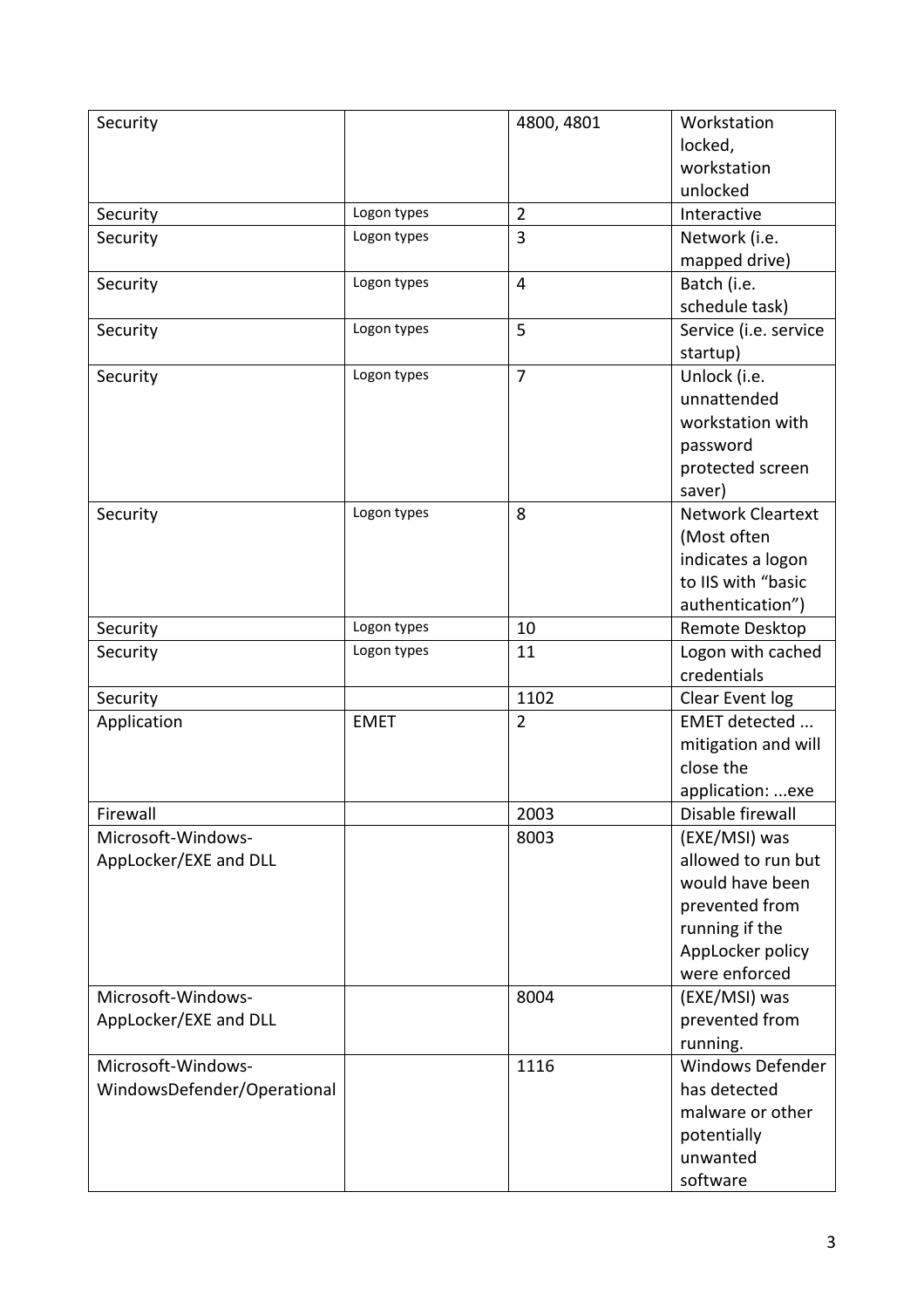| Microsoft-Windows-          | 1117 | <b>Windows Defender</b> |
|-----------------------------|------|-------------------------|
| WindowsDefender/Operational |      | has taken action to     |
|                             |      | protect this            |
|                             |      | machine from            |
|                             |      | malware or other        |
|                             |      | potentially             |
|                             |      | unwanted                |
|                             |      | software                |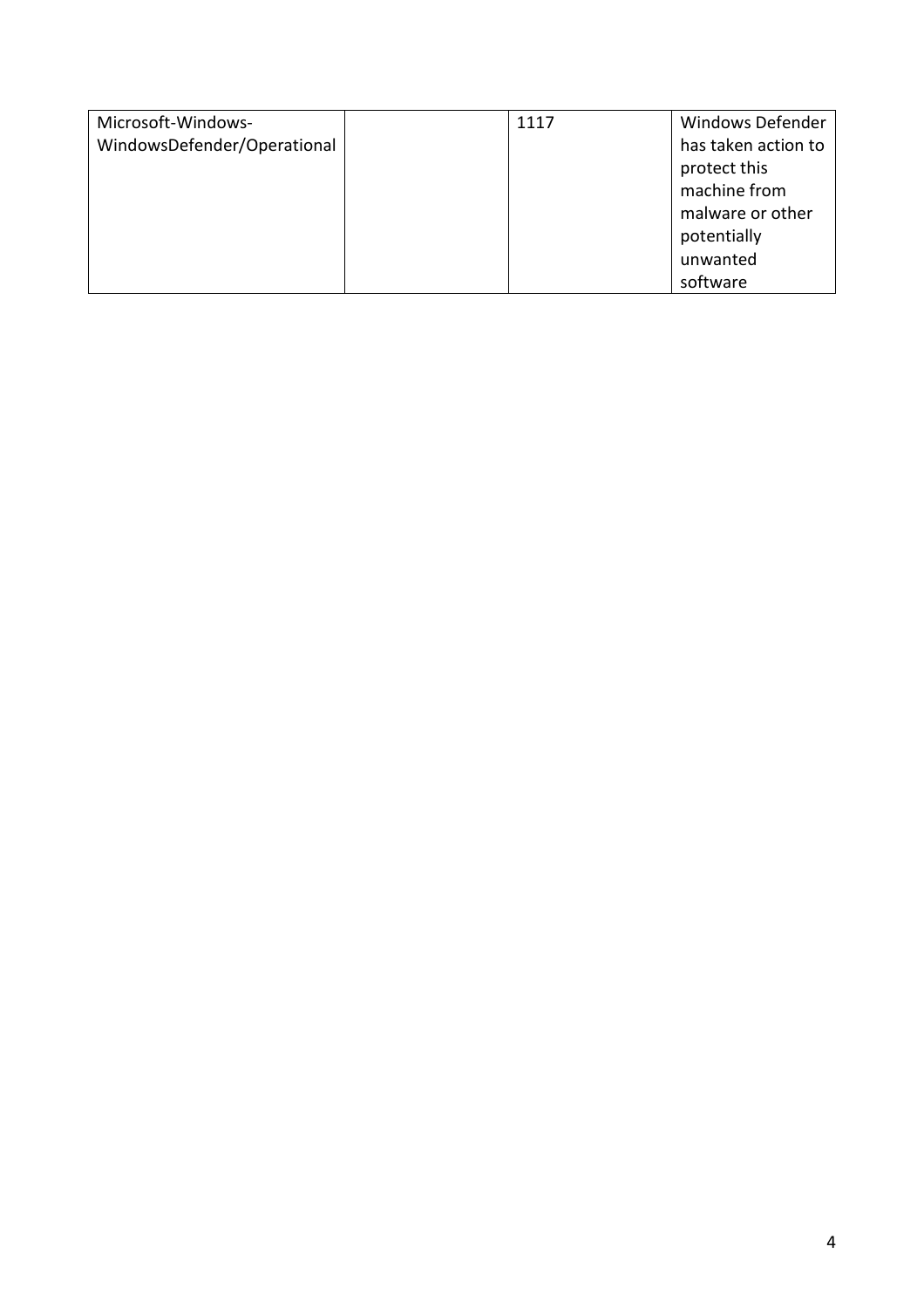## <span id="page-4-0"></span>Get-WinEvent

View all events in the live system Event Log:

Get-WinEvent -LogName system

View all events in the live security Event Log (requires administrator PowerShell):

Get-WinEvent -LogName security

View all events in the file example.evtx, format list (fl) output:

Get-WinEvent -Path example.evtx | fl

View all events in example.evtx, format GridView output:

Get-WinEvent -Path example.evtx | Out-GridView

Perform long tail analysis of example.evtx:

Get-WinEvent -Path example.evtx | Group-Object id -NoElement | sort count

Pull events 7030 and 7045 from system.evtx:

Get-WinEvent -FilterHashtable @{Path="system.evtx"; ID=7030,7045}

Same as above, but use the live system event log:

Get-WinEvent -FilterHashtable @{logname="system"; id=7030,7045}

Search for events containing the string "USB" in the file system.evtx:

Get-WinEvent -FilterHashtable @{Path="system.evtx"} | Where {\$. Message -like "\*USB\*"}

'grep'-style search for lines of events containing the case insensitive string "USB" in the file system.evtx:

Get-WinEvent -FilterHashtable @{Path="system.evtx"} | fl | findstr /i USB

Pull all errors (level=2) from application.evtx:

Get-WinEvent -FilterHashtable @{Path="application.evtx"; level=2}

Pull all errors (level=2) from application.evtx and count the number of lines ('wc'-style):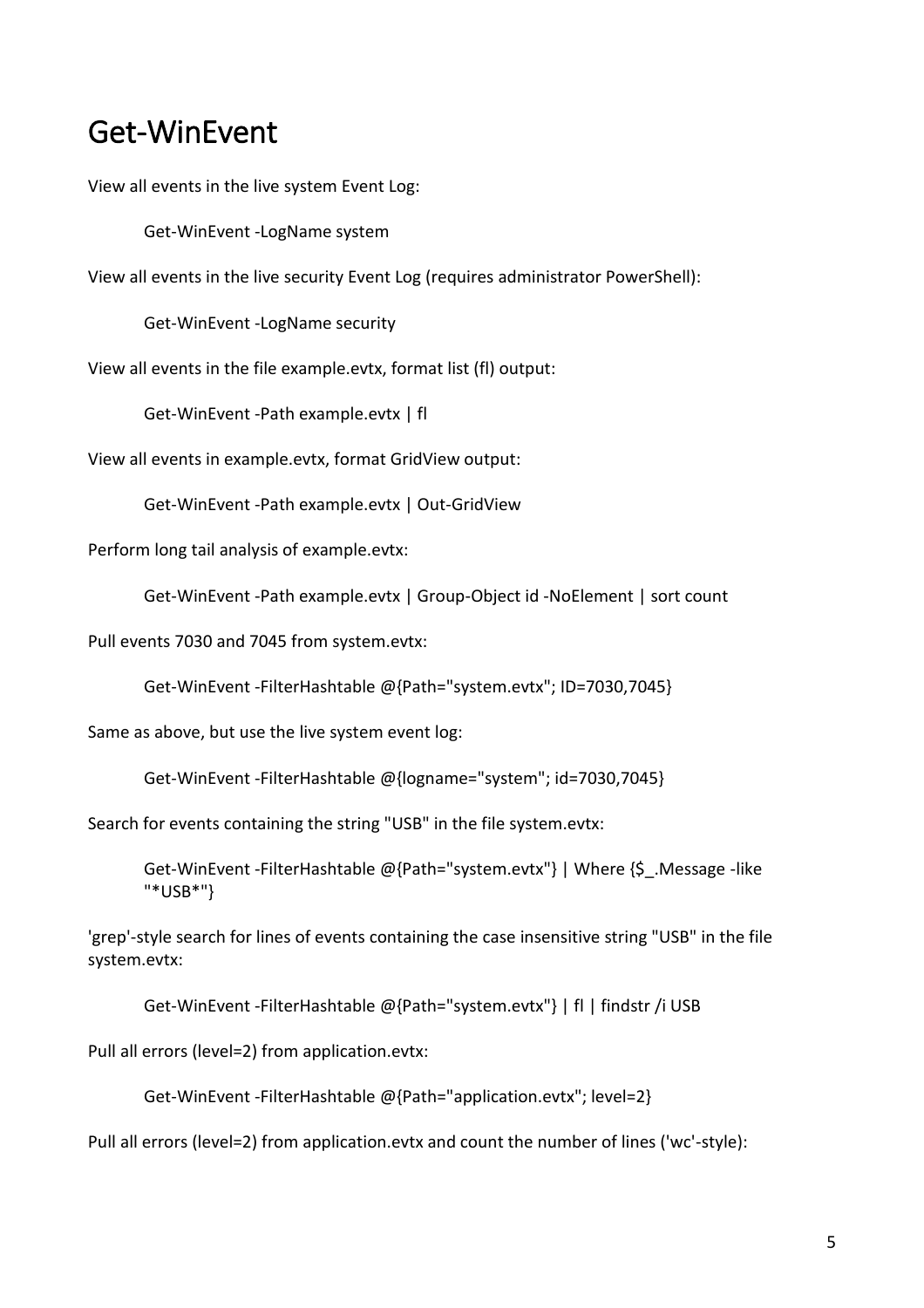Get-WinEvent -FilterHashtable @{Path="application.evtx"; level=2} | Measure-Object -Line

### <span id="page-5-0"></span>AppLocker

Pull all AppLocker logs from the live AppLocker event log (requires Applocker):

Get-WinEvent -logname "Microsoft-Windows-AppLocker/EXE and DLL"

Search for live AppLocker EXE/MSI block events: "(EXE) was prevented from running":

Get-WinEvent -FilterHashtable @{logname="Microsoft-Windows-Applocker/EXE and DLL"; id=8004}

Search for live AppLocker EXE/MSI audit events: "(EXE) was allowed to run but would have been prevented from running if the AppLocker policy were enforced":

Get-WinEvent -FilterHashtable @{logname="Microsoft-Windows-Applocker/EXE and DLL"; id=8003}

### <span id="page-5-1"></span>EMET

Pull all EMET logs from the live Application Event log (requires EMET):

Get-WinEvent -FilterHashtable @{logname="application"; providername="EMET"}

Pull all EMET logs from a saved Application Event log (requires EMET):

Get-WinEvent -FilterHashtable @{path="application.evtx"; providername="EMET"}

### <span id="page-5-2"></span>Sysmon

Pull all Sysmon logs from the live Sysmon Event log (requires Sysmon and an admin PowerShell):

Get-WinEvent -LogName "Microsoft-Windows-Sysmon/Operational"

Pull Sysmon event ID 1 from the live Sysmon Event log

Get-WinEvent -FilterHashtable @{logname="Microsoft-Windows-Sysmon/Operational"; id=1}

## <span id="page-5-3"></span>Windows Defender

Pull all live Windows Defender event logs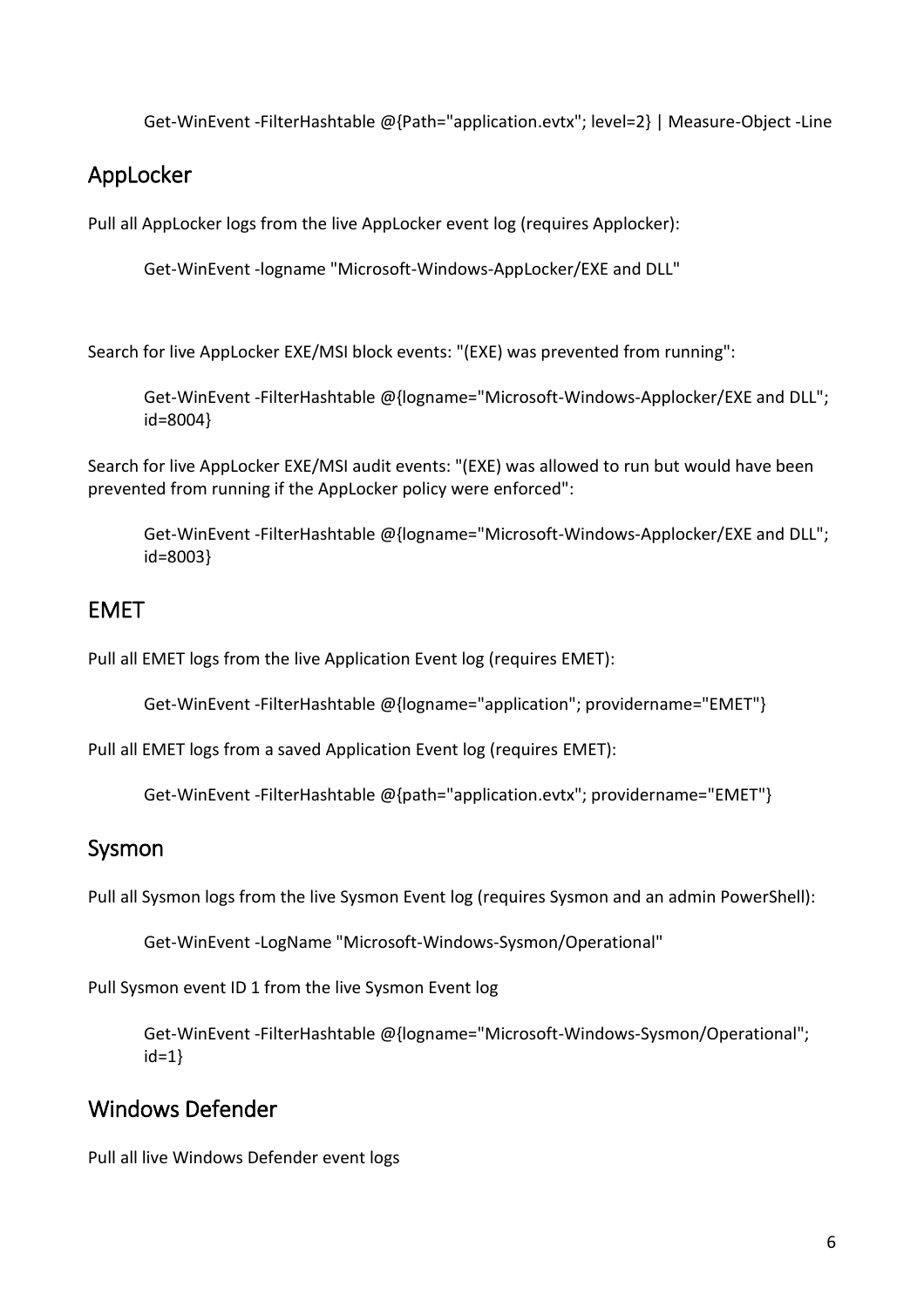Get-WinEvent -FilterHashtable @{logname="Microsoft-Windows-Windows Defender/Operational"}

Pull Windows Defender event logs 1116 and 1117 from the live event log

Get-WinEvent -FilterHashtable @{logname="Microsoft-Windows-Windows Defender/Operational";id=1116,1117}

Pull Windows Defender event logs 1116 (malware detected) and 1117 (malware blocked) from a saved evtx file

Get-WinEvent -FilterHashtable @{path="WindowsDefender.evtx";id=1116,1117}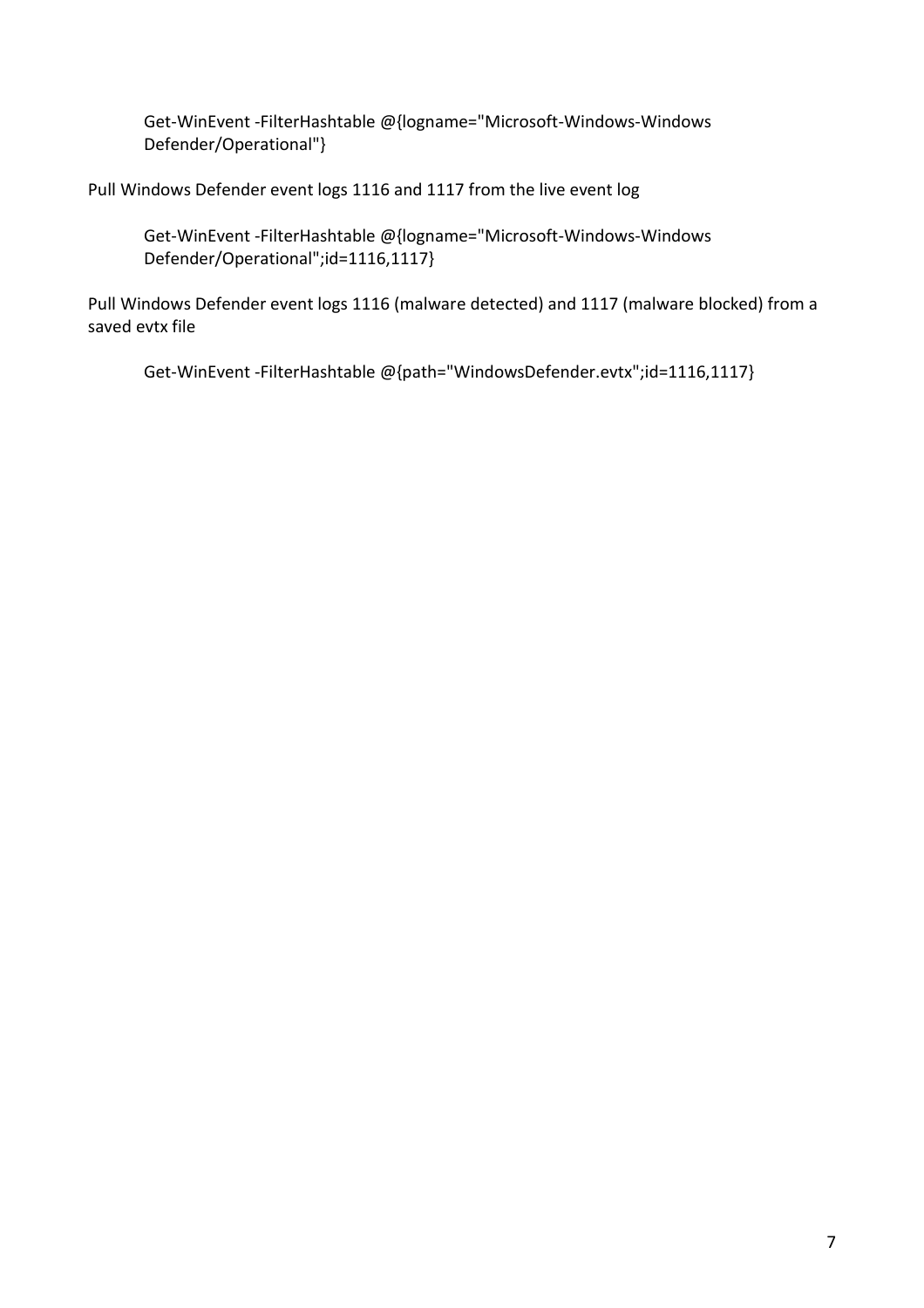## <span id="page-7-0"></span>Bro

 *Bro is an open-source network security platform that illuminates your network's activity in detail, with the stability and flexibility for production deployment at scale.*

 *Bro reduces incoming packet streams into higher-level events and applies customizable scripts to determine the necessary course of action. This simple design allows you to configure an array of real-time alerts, execute arbitrary programs on demand, and log data for later use.*

Run bro against a pcap, create bro log files in the current directory. Some of following logs files may be created, dpending on the pcap content: conn.log dns.log files.log http.log irc.log packet\_filter.log ssl.log weird.log

\$ bro -r /pcaps/virut-worm.pcap

Carve executables from a file:

\$ sudo bro -r /pcaps/virut-worm.pcap /opt/bro/share/bro/file-extraction/extract.bro \$ ls -la /nsm/bro/extracted

Carve multiple file types: exe, txt, jpg, png, html and "other" (uses the extension .xxx):

\$ sudo bro -r /pcaps/virut-worm.pcap /opt/bro/share/bro/file-extraction/extract-all.bro \$ ls -la /nsm/bro/extracted

Display x.509 issuer subjects:

\$ bro -C -r /pcaps/normal/https/alexa-top-500.pcap \$ cat ssl.log | bro-cut issuer\_subject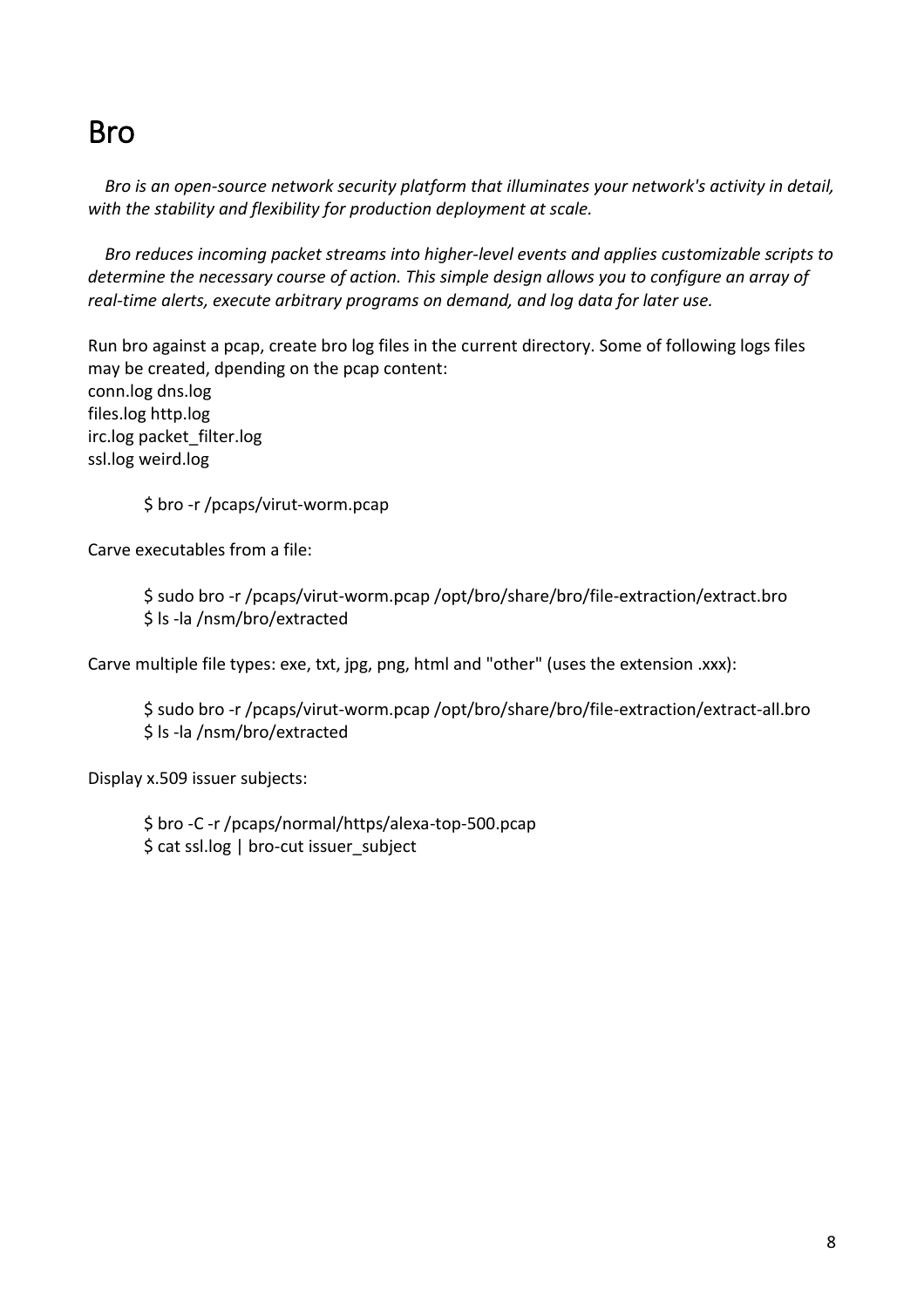## <span id="page-8-0"></span>**Tshark**

 *TShark is a network protocol analyzer. It lets you capture packet data from a live network, or read packets from a previously saved capture file, either printing a decoded form of those packets to the standard output or writing the packets to a file. TShark's native capture file format is pcap format, which is also the format used by tcpdump and various other tools.*

 *Without any options set, TShark will work much like tcpdump. It will use the pcap library to capture traffic from the first available network interface and displays a summary line on stdout for each received packet.*

Read a pcap file:

\$ tshark -r /pcaps/zeus-gameover-loader.pcap

Read a pcap, don't resolve names (layers 3 or 4):

\$ tshark -nr /pcaps/zeus-gameover-loader.pcap

Read a pcap, use the display filter "http.request.method==GET":

\$ tshark -r /pcaps/zeus-gameover-loader.pcap -R "http.request.method==GET"

Read a pcap, show TCP SYN packets not sent to port 80, don't resolve names:

\$ tshark -r /pcaps/zeus-gameover-loader.pcap -n -R "not tcp.port==80 and tcp.flags == 0x0002"

Print TCP conversations in a pcap:

\$ tshark -n -r /pcaps/virut-worm.pcap -q -z conv,tcp

Print HTTP User-Agents in a pcap:

\$ tshark -nr /pcaps/normal/http/normal-user-agent.pcap -R "http.user\_agent" -Tfields -e http.user\_agent

Print X.509 certificates in a pcap:

\$ tshark -r /pcaps/normal/https/alexa-top-500.pcap -T fields -R "ssl.handshake.certificate" -e x509sat.printableString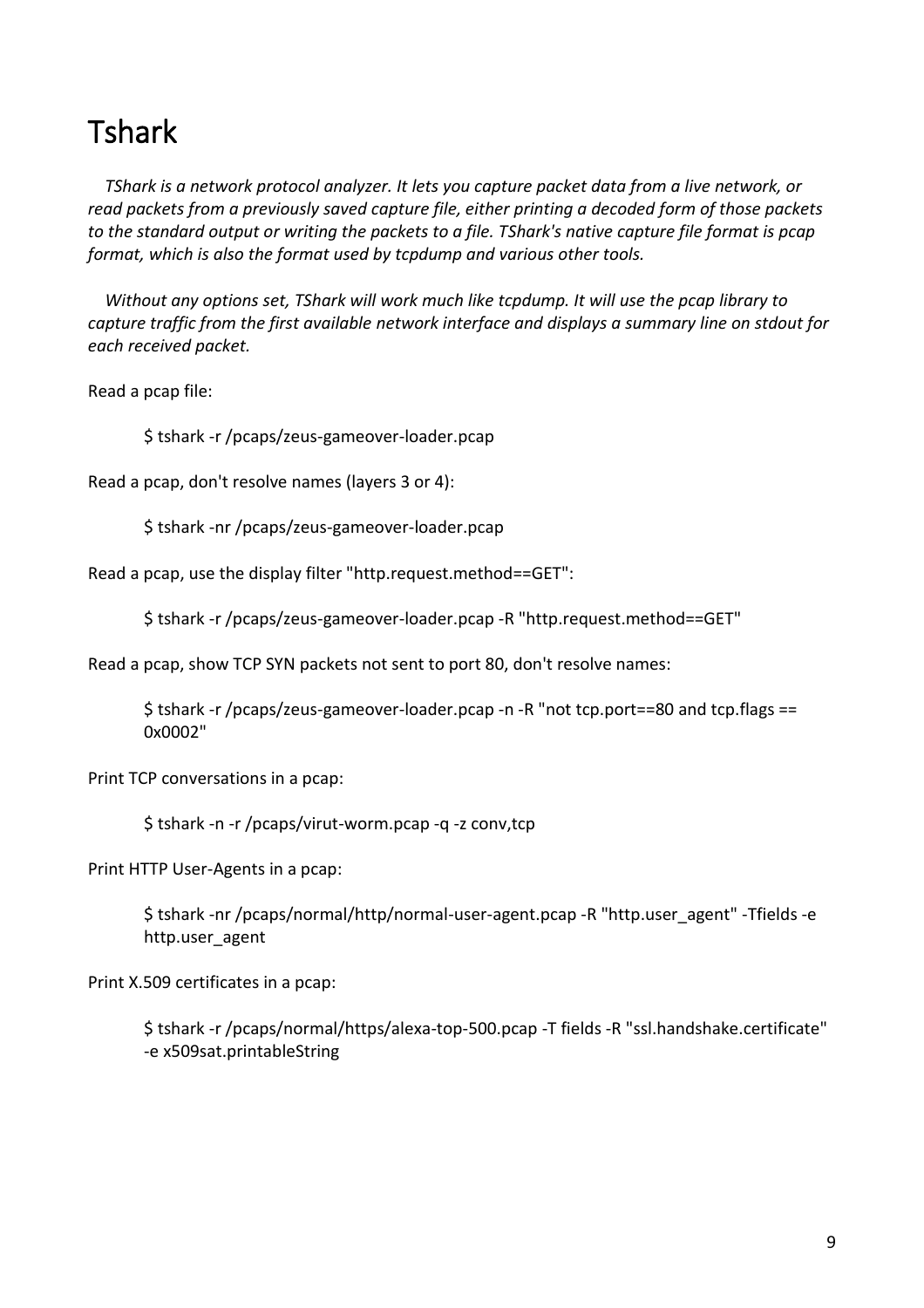## <span id="page-9-0"></span>Linux

#### <span id="page-9-1"></span>awk

Print the length of each line of a file (/etc/passwd in this case), followed by the line itself:

\$ cat /etc/passwd | awk '{print length, \$0;}'

Print the 2nd field from a file using the string 'Mozilla/' as a delimiter:

\$ cat /var/log/apache2/access.log | awk -F "Mozilla/" '{print \$2}'

Print the last period delimited field

\$ cat domains.txt | awk -F "." '{print \$(NF)}'

### <span id="page-9-2"></span>checksum tools

Generate the MD5 checksum of a file:

\$ md5sum /etc/passwd

Generate the SHA1 checksum of a file. The three following commands are equivalent:

\$ sha1sum /etc/passwd \$ shasum /etc/passwd \$ shasum -a1 /etc/passwd

Generate the SHA-256 checksum of a file:

\$ shasum -a256 /etc/passwd

Generate the SHA-512 checksum of a file:

\$ shasum -a512 /etc/passwd

#### <span id="page-9-3"></span>cut

Cut the 2nd field from a file, using the space as a delimiter:

\$ cat /var/log/dpkg.log | cut -d' ' -f2

Cut the 6th field from a file, using the colon as a delimiter:

\$ cat /etc/passwd | cut -d: -f6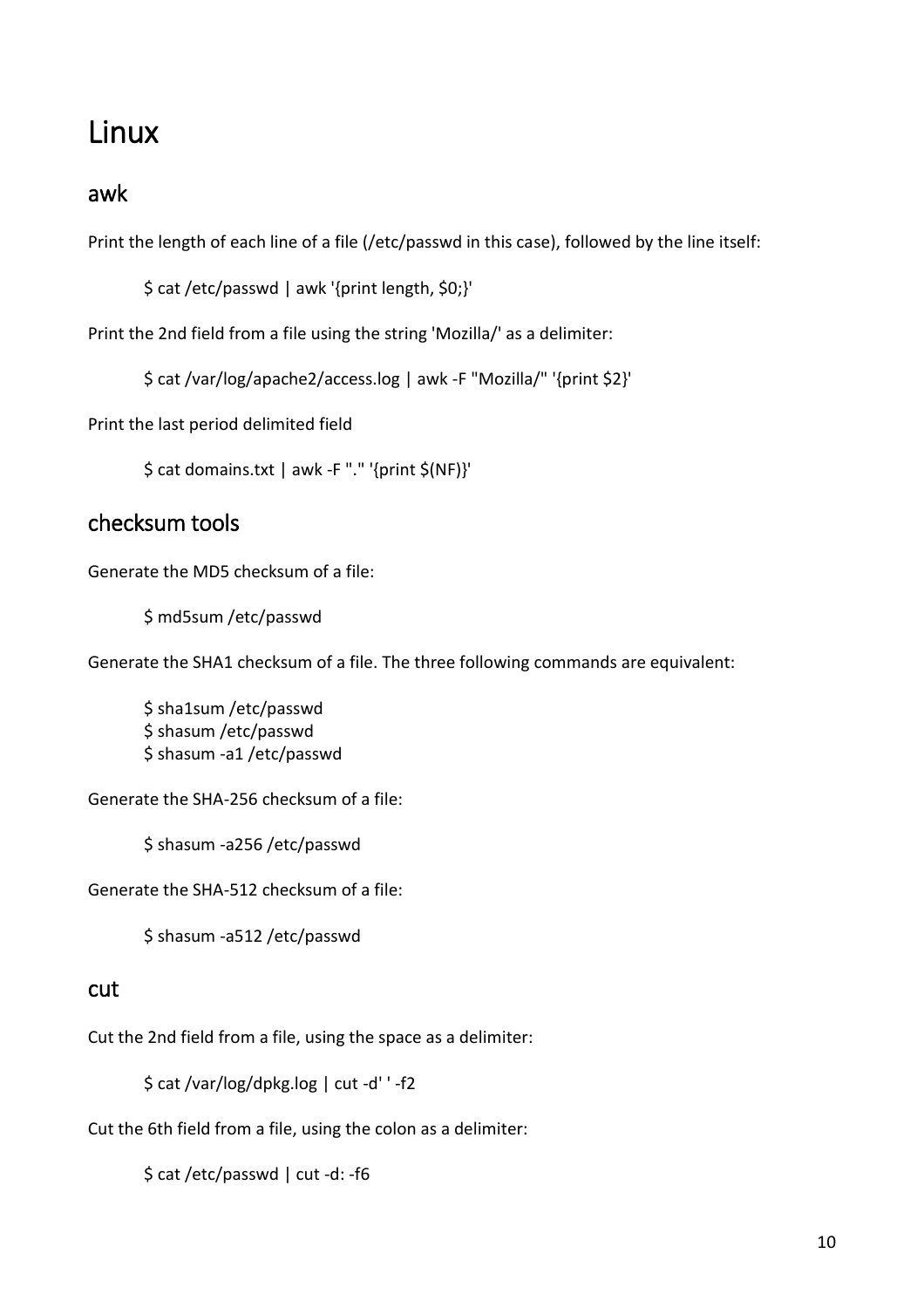Cut the 2nd and 3rd field from a file, use the comma as a delimiter:

\$ cat /labs/honeytokens/pilots.csv | cut -d, -f2-3

Cut beginning at the 7th field, to end of line, using the space as a delimiter:

\$ cat /var/log/dpkg.log | cut -d' ' -f7-

Cut the 6th field, using the double-quote (") as a delimiter, and escaping it to treat it as a literal character:

\$ cat /var/log/apache2/access.log | cut -d\" -f6

Cut the beginning at the 11th character, to end of line:

\$ ifconfig | cut -c11-

#### <span id="page-10-0"></span>file

Determine the file type, using the file's magic bytes:

\$ file /usr/local/bin/\*

#### <span id="page-10-1"></span>grep

Search for lines containing the string "bash", case sensitive:

\$ grep bash /etc/passwd

Search for lines containing the string "bash", case insensitive:

\$ grep -i bash /etc/passwd

Search for lines that do not contain the string "bash", case insensitive:

\$ grep -vi bash /etc/passwd

Search for lines containing the string "root", case sensitive, plus print the next 5 lines:

\$ grep -A5 root /etc/passwd

#### <span id="page-10-2"></span>head

Print the first 10 lines of a file: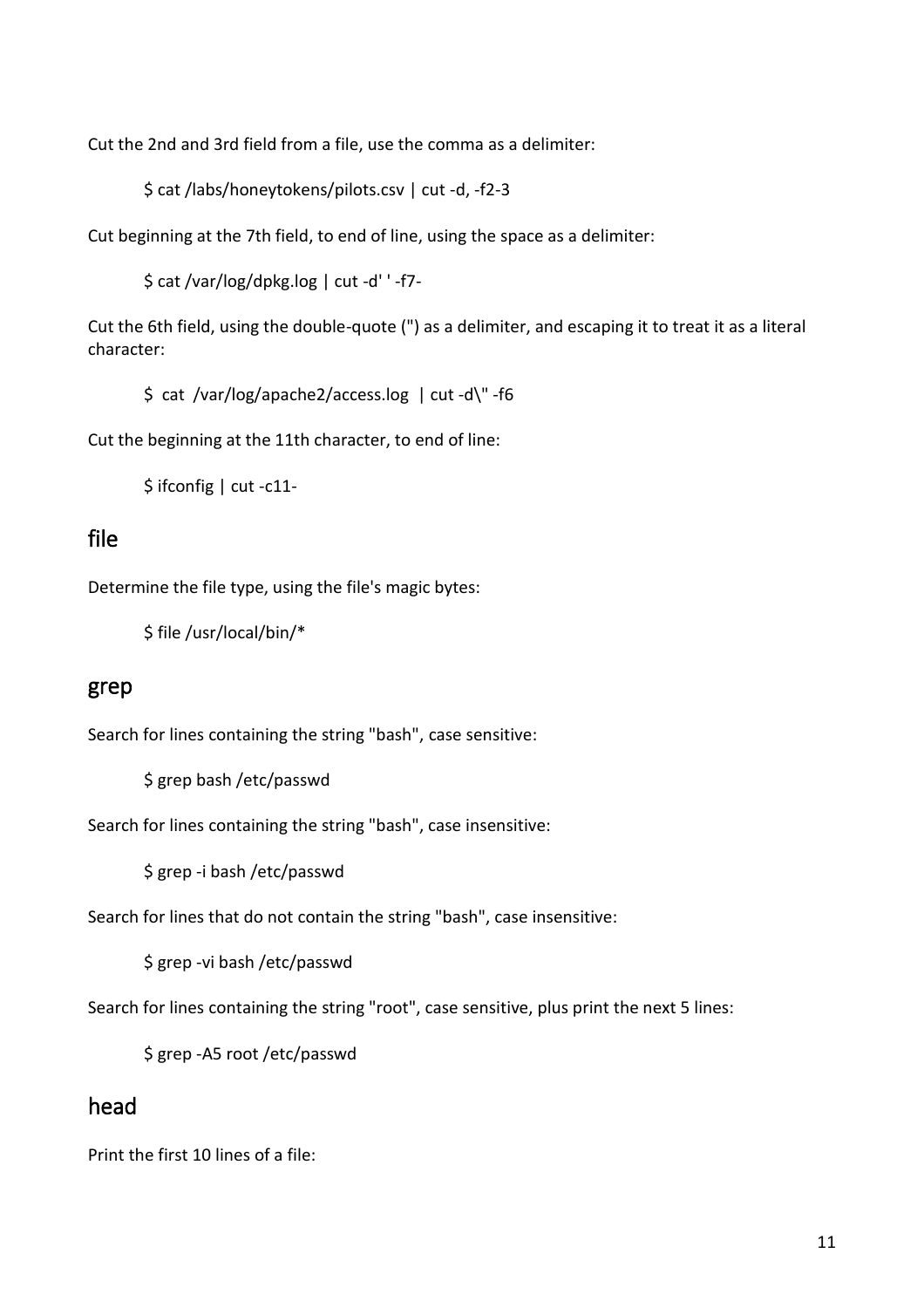\$ head -n 10 /etc/passwd

<span id="page-11-0"></span>sed

grep for lines containing "Mozilla", then change "Mozilla" to "MosaicKilla":

\$ grep Mozilla /var/log/apache2/access.log | sed "s/Mozilla/MosaicKilla/g"

grep for lines containing "Mozilla", then delete all characters up to and including "Mozilla":

\$ grep Mozilla /var/log/apache2/access.log | sed "s/^.\*Mozilla//g"

grep for lines containing "Mozilla", then delete all characters that precede "Mozilla":

\$ grep Mozilla /var/log/apache2/access.log | sed "s/^.\*Mozilla/Mozilla/g"

#### <span id="page-11-1"></span>sort

The following examples will run strings on a file, search for user-agent (ignore case), and use various sort options

Simple alphabetic sort (may include duplicates)

\$ strings /pcaps/fraudpack.pcap | grep -i user-agent | sort

Sort and unique lines. The two following sets of commands are equivalent:

\$ strings /pcaps/fraudpack.pcap | grep -i user-agent | sort -u \$ strings /pcaps/fraudpack.pcap | grep -i user-agent | sort | uniq

Get a numeric count of each unique entry:

\$ strings /pcaps/fraudpack.pcap | grep -i user-agent | sort | uniq -c

Get a numeric count of each unique entry, perform a numeric sort of that count:

\$ strings /pcaps/fraudpack.pcap | grep -i user-agent | sort | uniq -c | sort -n

Sort and unique lines, print the length of each unique line followed by the line itself, perform a reverse numeric sort of that count:

\$ strings /pcaps/fraudpack.pcap | grep -i user-agent | sort -u | awk '{print length, \$0}'| sort -rn

Sort on the the second comma separated field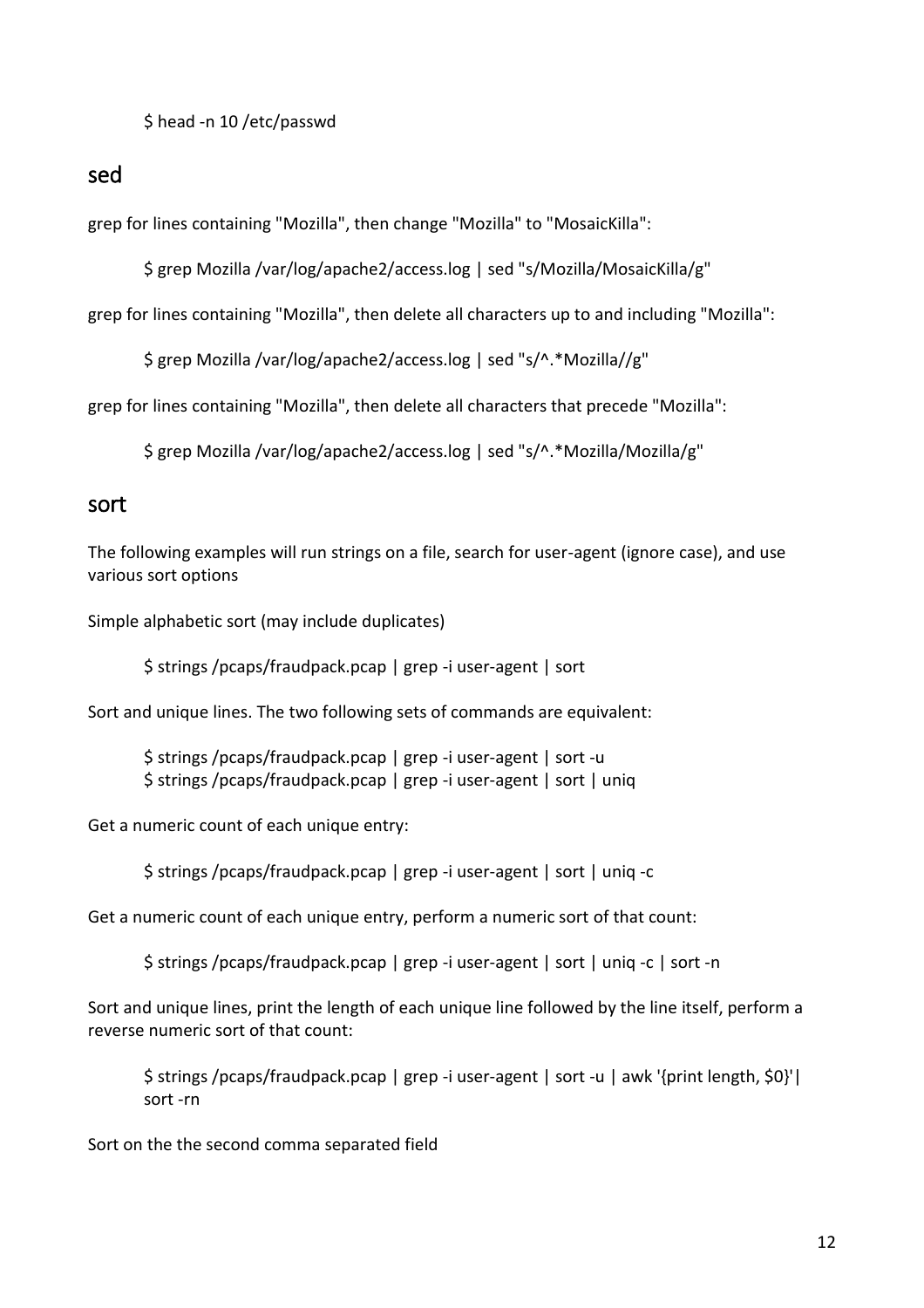\$ cat /bonus/alexa/top-1m.csv sort -t, -k2

#### <span id="page-12-0"></span>**WC**

Determine number of lines in a file (the flag is the letter "ell", not the number one):

\$ wc -l /etc/passwd

#### <span id="page-12-1"></span>xxd

xxd creates a hexdump, or converts a hexdump into binary. A lot of malware hex-encodes web traffic or malicious payloads (such as DOS executables) in order to avoid signature matching. Useful hex patterns to look for are 4d5a90 (the magic bytes for a DOS executable: "MZ<90>"), and "DOS mode" (444f53206d6f6465, see commands below).

xxd cannot natively handle percent-encoded hex, such as "%63%67%69%2D%62%69%6E", but can if the percent signs are removed (see below).

Convert the string "DOS mode" to hex, grouped in sets of 4 hex characters (default):

\$ echo -n "DOS mode" | xxd 0000000: 444f 5320 6d6f 6465 DOS mode

Convert the string "DOS mode" to hex, ungrouped:

\$ echo -n "DOS mode" | xxd -g0 0000000: 444f53206d6f6465 DOS mode

Convert the hex string "444f53206d6f6465" to binary:

\$ echo 444f53206d6f6465 | xxd -r -p DOS mode

Use sed to remove the percent signs from the percent-encoded hex string "%63%67%69%2D%62%69%6E", then translate to binary:

echo "%63%67%69%2D%62%69%6E" | sed "s/\%//g" | xxd -r -p cgi-bin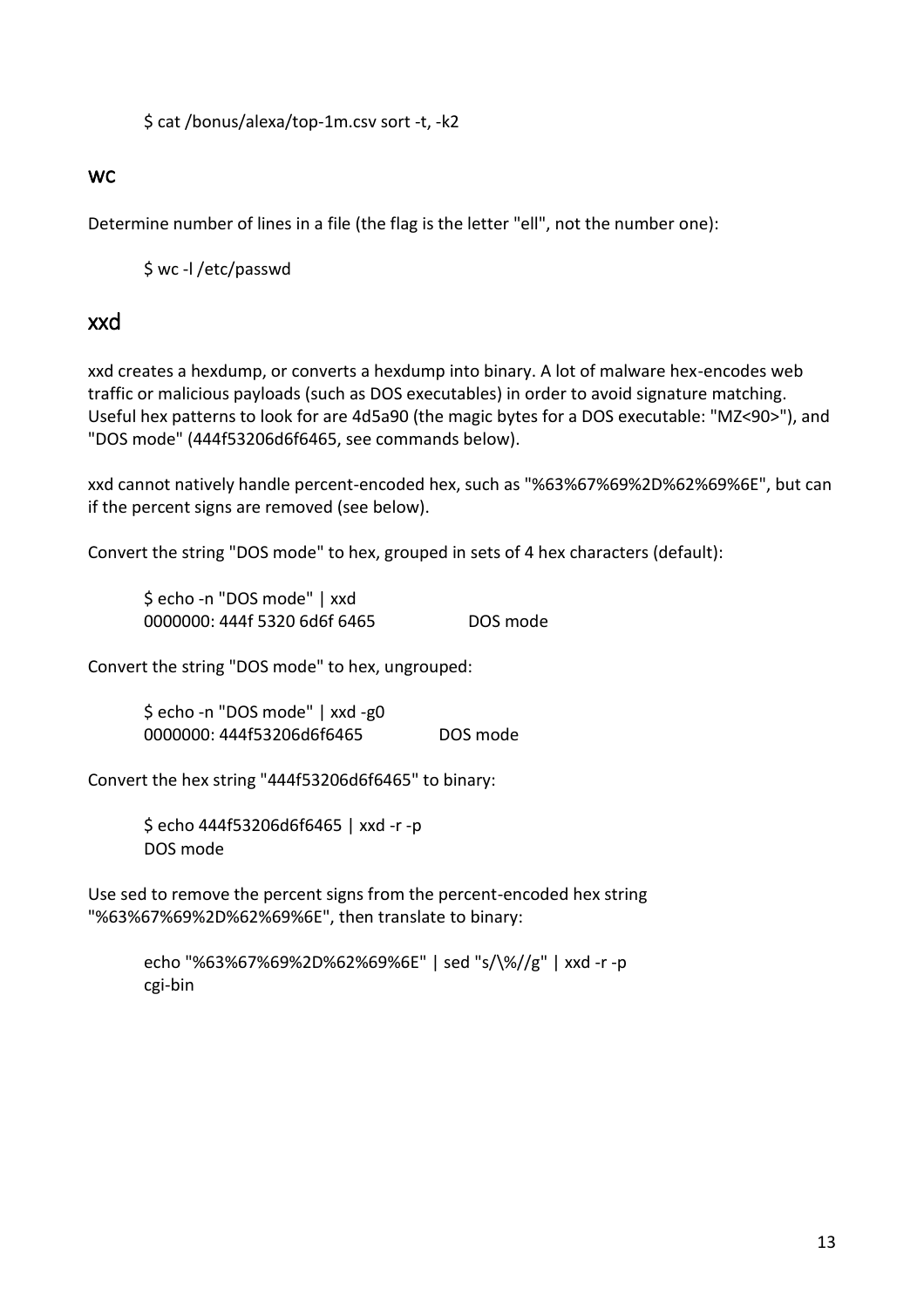# <span id="page-13-0"></span>Index

<span id="page-13-1"></span>

| <b>\$HOME NET</b>                                        | 2:78, 3:85, 3:129                                 |
|----------------------------------------------------------|---------------------------------------------------|
| <b>\$TRUSTED</b>                                         | $2:76-77$                                         |
| Ilb.                                                     | 4:57, 4:146, 5:79                                 |
| .evt                                                     | 5:40-41, 5:125, 5:128                             |
| .evtx                                                    | 5:40-41, 5:125, 5:128                             |
| .exe                                                     | 3:2, 3:33, 3:52, 3:60, 3:62, 3:72-73, 3:106,      |
|                                                          | 3:115-118, 3:120-121, 3:126, 3:129, 3:175,        |
|                                                          | 4:57, 4:65, 5:101-102                             |
| .jar                                                     | 2:117, 3:49, 5:37                                 |
| A                                                        |                                                   |
| Abnormal                                                 |                                                   |
|                                                          | 1:145, 1:165, 2:33, 2:35, 2:40, 2:136, 3:53,      |
| Access token                                             | 3:151<br>1:118, 2:23, 2:154, 3:172, 4:133, 4:153, |
|                                                          | 4:155-156, 4:158, 4:162                           |
| ACT, Application Compatibility Toolkit                   | 4:130-131                                         |
| <b>ActiveX</b>                                           | 1:96, 1:99                                        |
| Administrative accounts                                  | 2:154, 4:2, 4:96, 4:98-100, 4:102, 4:104,         |
|                                                          | 4:126, 4:138, 5:25, 5:130, 5:142, 5:154,          |
|                                                          | 5:156, 5:158, 5:184                               |
| Adobe Reader                                             | 1:96, 1:102, 4:27                                 |
| ADS, Alternate Data Stream                               | 4:70-71                                           |
| <b>Adversary Deception</b>                               | 2:3, 2:149-150                                    |
| Adversary success                                        | 1:44, 3:20                                        |
| Alert data                                               | 1:8, 3:63, 3:81, 3:92                             |
| Alexa                                                    | 2:37, 2:129-130, 2:134-135, 3:170, 3:172,         |
|                                                          | 5:85                                              |
| Analysis Methodology                                     | 3:2, 3:56, 3:59                                   |
| Anomaly                                                  | 2:42, 3:38, 3:43, 3:50-53, 3:80, 3:121, 3:126-    |
|                                                          | 129, 3:142, 5:84                                  |
| <b>Anomaly Detection</b>                                 | 1:37, 2:33, 2:111, 3:50, 3:52-53, 3:127, 3:129,   |
|                                                          | 3:142, 4:50, 5:25                                 |
| Antimalware                                              | 1:57, 1:147, 2:109, 2:172, 4:3, 4:17, 4:173-      |
|                                                          | 174                                               |
| Antivirus                                                | 1:38, 2:172, 3:21, 3:46-48, 3:62, 3:72, 3:114,    |
|                                                          | 3:124, 4:173-174, 5:99                            |
| <b>APK</b>                                               | 2:175                                             |
| AppArmor                                                 | 4:86                                              |
| <b>Application Inspection</b>                            | 2:94-95, 2:97-98                                  |
| <b>Application Monitoring</b>                            | 4:2, 4:7, 4:47                                    |
| <b>Application Whitelisting</b>                          | 4:47, 4:63-64, 4:72, 4:78, 4:85, 4:87-88, 4:93,   |
|                                                          | 4:95, 4:184, 5:47                                 |
| Application Whitelisting, Bypass                         | 4:84                                              |
| Application Whitelisting, Phase 0: Whitelist             | 4:58, 4:73-77                                     |
| <b>Building</b>                                          | 4:78-80                                           |
| Application Whitelisting, Phase 1: Targeted<br>Detection |                                                   |
|                                                          |                                                   |
| Application Whitelisting, Phase 2: Strict                | 4:81-82                                           |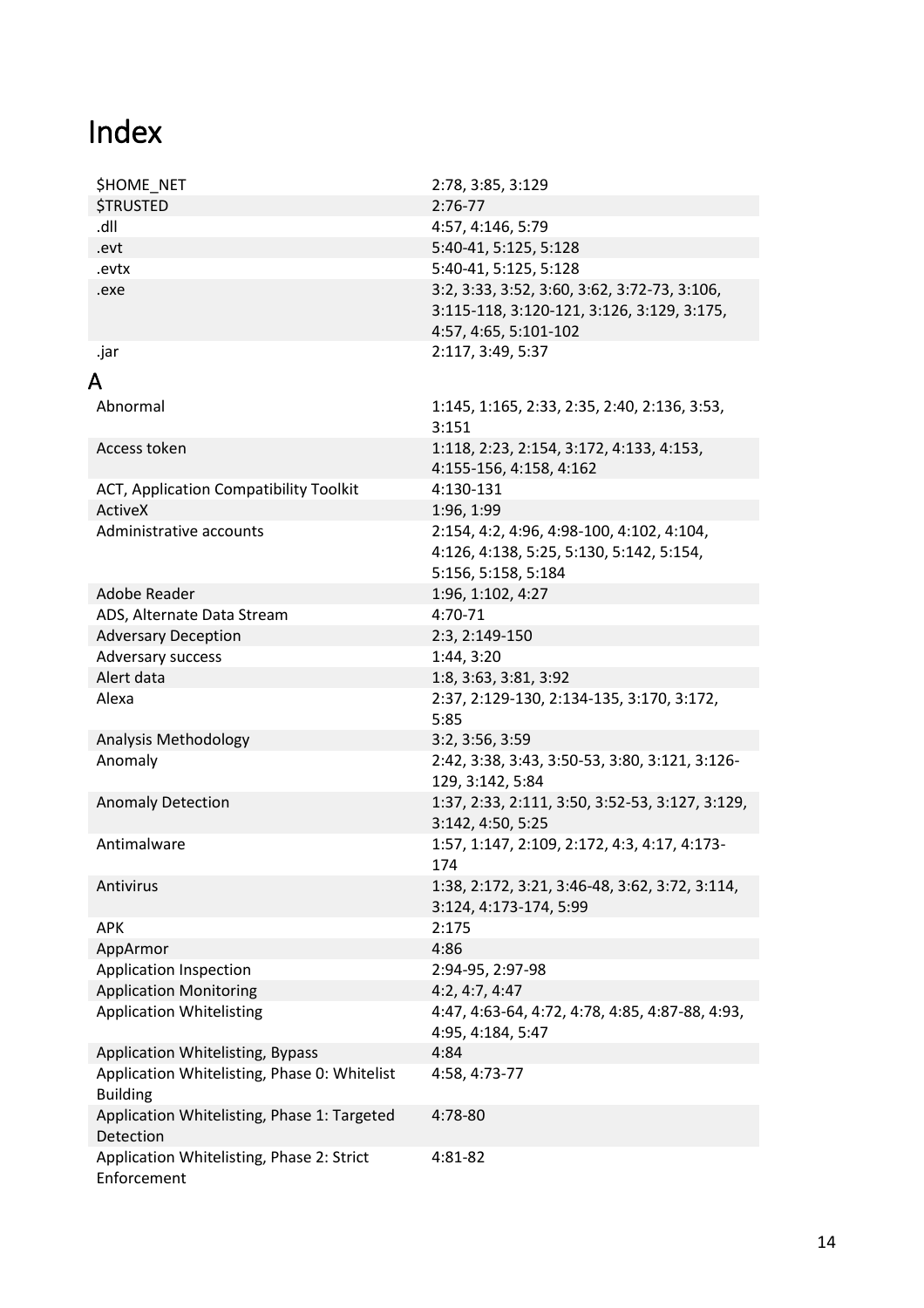<span id="page-14-1"></span><span id="page-14-0"></span>

| Applocker                                      | 4:87-91, 5:129, 5:160, 5:162                     |
|------------------------------------------------|--------------------------------------------------|
| <b>APT</b>                                     | 2:38, 3:166, 4:165, 5:75, 5:101                  |
| argus                                          | 3:76, 3:92                                       |
| ASD Top 35                                     | 5:22, 5:35                                       |
| ASD Top 4                                      | 5:23                                             |
| <b>ASEPs</b>                                   | 4:115                                            |
| ASEPs, Auto-Start Extensibility Points         | 1:39, 1:138, 4:2, 4:115-116, 4:118               |
| ASEPs, Registry                                | 4:115, 5:177-182                                 |
| Asset Inventory                                | 3:86, 5:49, 5:51, 5:55-56, 5:105                 |
| Authentication                                 | 4:3, 4:133-134, 4:144-146, 4:153-155, 4:160,     |
|                                                | 4:163, 4:169, 4:171, 5:33, 5:81, 5:93, 5:153     |
| <b>Authentication Policy Silos</b>             | 4:169                                            |
| Autoruns                                       | 1:138, 4:2, 4:116, 4:118                         |
| awk                                            | 2:130, 2:135, 3:40, 3:154                        |
| B                                              |                                                  |
| Backdoor                                       | 1:52-53, 1:113                                   |
| Base64                                         | 3:144, 4:49, 4:146, 5:139                        |
| <b>Baseline Configuration</b>                  | 4:2, 4:30-33, 4:36-38, 4:40, 4:76, 4:95, 5:72    |
| <b>Baselining</b>                              | 4:41, 4:116, 4:185, 5:48                         |
| <b>Behavior</b>                                | 2:9, 2:106-108, 3:49-50, 3:133, 5:101            |
| Bejtlich                                       | 1:8, 1:60, 3:9, 3:11, 3:16, 3:20, 5:5, 5:9, 5:11 |
| BITS, Background Intelligents Transfer Service | 4:26, 4:28                                       |
| <b>Blacklist</b>                               | 1:103, 2:43, 2:52-53, 2:55-56, 2:116, 3:44,      |
|                                                | 3:46, 3:152, 4:168, 4:190, 5:99                  |
| <b>Blue Team</b>                               | 1:37, 3:29, 6:3                                  |
| Bogon                                          | $2:52-53$                                        |
| <b>Botnet</b>                                  | 1:54, 3:5, 3:134, 5:86, 5:103, 5:106             |
| <b>Bro</b>                                     | 3:30, 3:38-40, 3:43, 3:68, 3:73, 3:88, 3:92,     |
|                                                | 3:149, 3:152-153, 3:169-170, 3:172-173           |
| Browser                                        | 1:88, 1:96-100, 2:17, 2:113-114, 3:148-150,      |
|                                                | 3:169                                            |
| <b>Browser attacks</b>                         | 1:98-99                                          |
|                                                |                                                  |
| Ċ                                              |                                                  |
| C <sub>2</sub>                                 | 1:52-53, 1:113, 1:135-136, 1:141, 2:22, 2:25,    |
|                                                | 2:43-44, 2:136, 3:3, 3:106, 3:131, 3:133,        |
|                                                | 3:138, 5:85-86                                   |
| C <sub>2</sub> , HTTP                          | 3:145-146                                        |
| C <sub>2</sub> , HTTPS                         | 1:125, 1:146, 2:96, 3:3, 3:138, 3:156-157,       |
|                                                | 3:159, 3:163, 3:172, 5:103                       |
| C2, HTTPS and X.509                            | 2:124-125, 3:45, 3:159, 3:162, 3:166-172         |
| C <sub>2</sub> , ICMP                          | 3:140-141                                        |
| C2, non-HTTPS SSL                              | 3:159, 3:161-162                                 |
| C2, Persistent Connections                     | 3:135-136                                        |
| C <sub>2</sub> , Tor                           | 3:164                                            |
| <b>Cached Credentials</b>                      | 4:153-154                                        |
| <b>CAPEX</b>                                   | 1:63, 1:158                                      |
| Carving                                        | 3:2, 3:68-69, 3:73, 3:88                         |
| CDM, Continuous Diagnostics and Miticgation    | 5:6, 5:10-11, 5:20                               |
| Centralized Logging, Windows                   | 4:177-178, 5:111                                 |
| <b>Change Detection</b>                        | 4:40-41, 5:93-95                                 |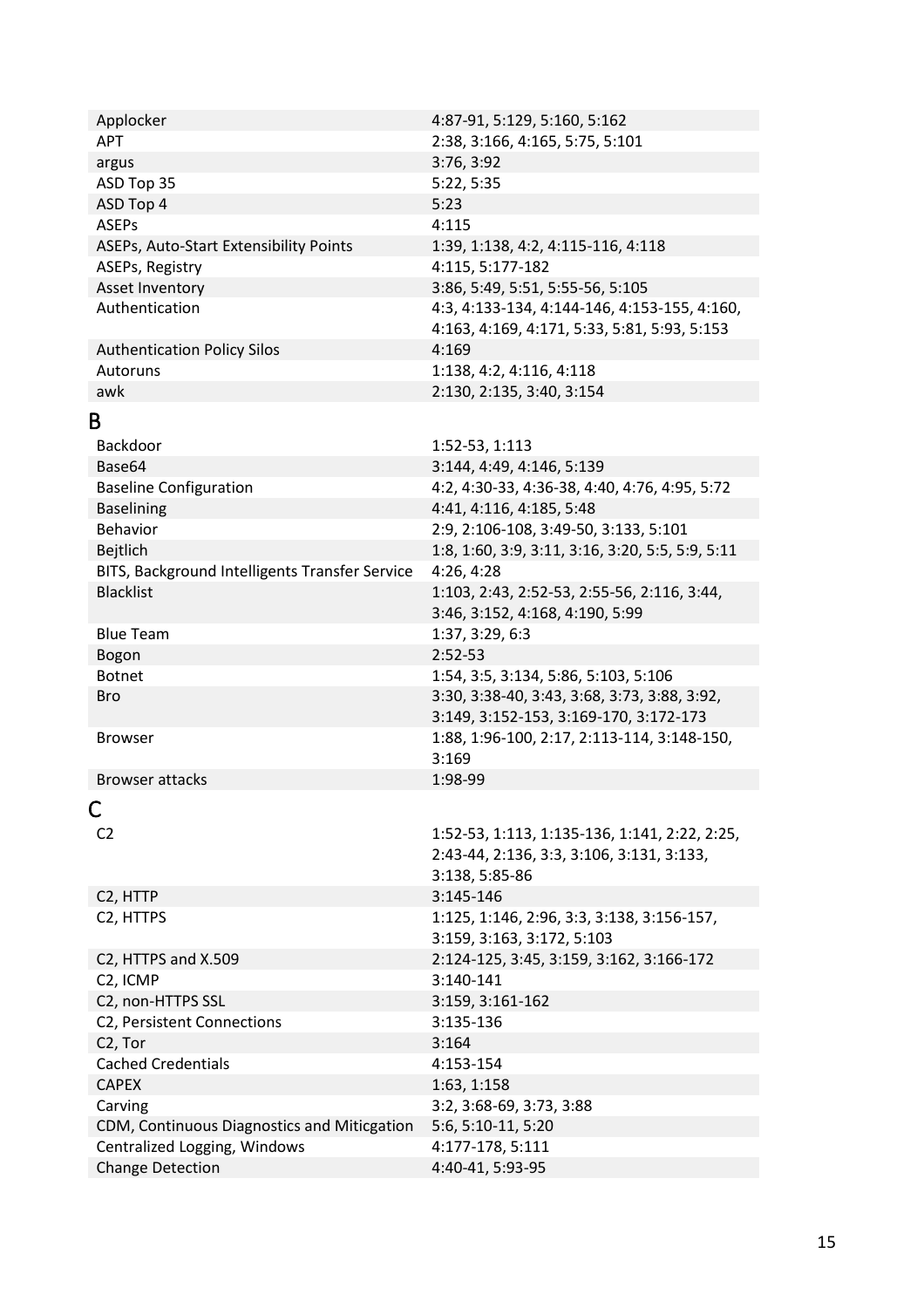<span id="page-15-0"></span>

| <b>Change Monitoring</b>                         | 4:40-41, 4:185                                                                                                           |
|--------------------------------------------------|--------------------------------------------------------------------------------------------------------------------------|
| Ciphertext                                       | 2:124                                                                                                                    |
| <b>CIS Critical Security Controls</b>            | 1:17, 1:128, 3:159, 4:6-7, 4:15, 4:89, 4:95,<br>4:97, 4:194, 5:20-21, 5:47-48                                            |
| CIS Critical Security Controls, 1                | 3:122, 3:132, 4:62, 5:44, 5:49, 5:71, 5:84,<br>5:98, 5:105                                                               |
| CIS Critical Security Controls, 10               | 3:132                                                                                                                    |
| CIS Critical Security Controls, 14               | 5:105                                                                                                                    |
| CIS Critical Security Controls, 2                | 4:7                                                                                                                      |
| <b>CIS Critical Security Controls, 3</b>         | 4:7                                                                                                                      |
| <b>CIS Critical Security Controls, 5</b>         | 4:7                                                                                                                      |
| CIS Critical Security Controls, 8                | 3:132, 4:62                                                                                                              |
| CIS Critical Security Controls, First Five Quick | 4:6-7, 4:97, 4:194, 5:47-48                                                                                              |
| Wins                                             |                                                                                                                          |
| CIS, Center for Internet Security                | 1:17, 1:128, 3:102, 3:122, 3:132, 3:159, 4:6-7,<br>4:15, 4:33-34, 4:36, 4:38, 4:95, 4:97, 4:194,<br>5:21, 5:47-48, 5:121 |
| Cleartext                                        | 1:146, 4:103, 4:133, 4:146-147, 4:151, 4:163,<br>4:169                                                                   |
| Client-Side                                      | 1:9, 1:65, 1:76-80, 1:82, 1:96, 1:102, 2:16-17,<br>2:21, 2:25, 2:75, 2:81, 2:89, 3:107                                   |
| <b>Command-Line Auditing</b>                     | 4:48, 5:138, 5:162                                                                                                       |
| <b>Content Filter</b>                            | 1:59, 2:115-117, 2:119, 2:121, 2:171, 3:137                                                                              |
| Content-Type                                     | 2:117-118                                                                                                                |
| <b>Correlated Data</b>                           | 1:8, 3:63, 3:86                                                                                                          |
| Cost per record                                  | 1:32                                                                                                                     |
| Cuckoo Sadbox                                    | 2:107-108, 2:155                                                                                                         |
| D                                                |                                                                                                                          |
| Daemonlogger                                     | 3:67                                                                                                                     |
| Data Breach                                      | 1:30-32, 1:35, 4:182                                                                                                     |
| Data Classification                              | 5:29, 5:31                                                                                                               |
| Data compromise                                  | 1:74, 1:168, 2:35, 5:31                                                                                                  |
| Daylight Savings Time                            | 2:57-58, 3:84, 3:104                                                                                                     |
| <b>DBIR</b>                                      | 1:30-31, 1:33-35, 1:83, 2:140, 3:19                                                                                      |
| <b>DDoS</b>                                      | 1:53-54, 1:72, 1:106                                                                                                     |
| Debug Programs                                   | 4:101, 4:106, 4:113, 4:193                                                                                               |
| <b>Deception Devices</b>                         | 2:3, 2:149-152                                                                                                           |
| Deduction                                        | 3:57                                                                                                                     |
| Default Deny                                     | 1:147, 2:50, 2:54, 2:56, 2:59, 5:104                                                                                     |
| Defensible Network                               | 1:7, 2:178, 3:16, 3:122-124, 3:126-127, 3:135,<br>3:157, 5:17, 5:27-28, 5:36-37                                          |
| Detection-Oriented                               | 1:122-123, 2:73, 4:184                                                                                                   |
| <b>DIACAP</b>                                    | $3:8, 5:7-8$                                                                                                             |
| diff                                             | 4:41, 4:116, 5:56, 5:93                                                                                                  |
| Dirty Word List                                  | 2:167, 2:169-170, 3:60                                                                                                   |
| Display filters                                  | 2:125, 3:110, 3:118-121, 3:164                                                                                           |
| <b>DITSCAP</b>                                   | $3:8, 5:7-8$                                                                                                             |
| DLL                                              | 2:175, 3:52, 3:86, 3:129, 4:49, 4:51, 4:57,<br>4:92-93, 4:146, 4:187, 5:79, 5:160, 5:162                                 |
| DNS, failed-dns-query                            |                                                                                                                          |
| DNS, Logging                                     | 5:90<br>5:83-84, 5:87-90, 5:184                                                                                          |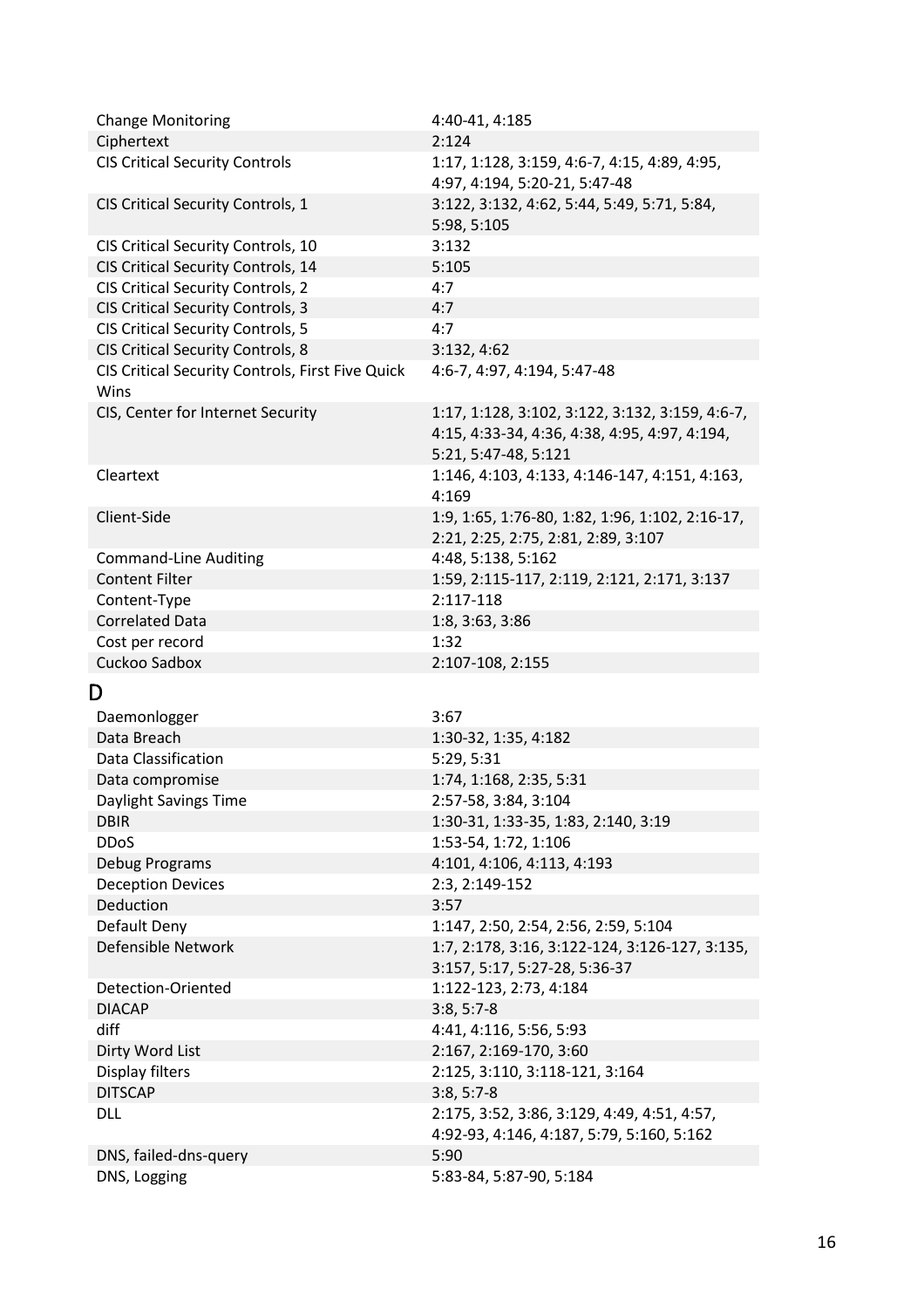<span id="page-16-0"></span>

| DNS, long-dns-query<br>DNS, NXDOMAIN        | 5:90, 5:184<br>5:90                                    |
|---------------------------------------------|--------------------------------------------------------|
|                                             |                                                        |
| <b>DOCX</b>                                 | 1:85, 1:103, 2:117, 2:175, 3:44, 3:85, 3:129,<br>3:160 |
| Domain Generation Algorithms (DGA)          | 2:136-137                                              |
| Domain Shadowing                            | 2:137                                                  |
| DoS, Denial of Service                      | 1:51, 1:53, 2:101, 3:33, 3:116-117                     |
| dumpcap                                     | 3:67                                                   |
| <b>Dynamic Analysis</b>                     | 2:107-108, 2:117, 2:175                                |
| E                                           |                                                        |
| Egress                                      | 1:3, 1:147-148, 1:171, 2:38, 2:41, 2:43, 2:46,         |
|                                             | 2:48, 2:54, 2:56, 2:59, 2:96, 2:112, 2:121,            |
|                                             | 2:177, 4:176-178, 4:184                                |
| ELK, Elasticsearch, Logstash, Kibana        | 2:138                                                  |
| <b>ELSA</b>                                 | 1:3, 1:171, 3:30, 3:41                                 |
| <b>Emerging Threats</b>                     | 3:44, 3:82, 3:85-86, 3:129, 3:133                      |
| <b>EMET, Enhanced Mitigation Experience</b> | 1:37, 1:39, 4:2, 4:43-45, 5:161-162                    |
| Toolkit                                     |                                                        |
| Enable-PSRemoting                           | 5:173                                                  |
| Entropy                                     | 2:2, 2:124-134, 3:34, 3:52, 3:123, 3:126,              |
|                                             | 3:160, 3:164, 4:104, 5:85-86, 5:101-102,               |
|                                             | 5:132, 5:135, 5:155, 5:181                             |
| Event ID 1056, RDP Self-Signed Cert         | 5:146, 5:162                                           |
| Event ID 1102, Event Log Cleared            | 5:144, 5:162                                           |
|                                             |                                                        |
| Event ID 2003, Firewall Disabled            | 5:150, 5:162                                           |
| Event ID 2005, Firewall Rule                | 5:100, 5:151                                           |
| Event ID 4624, Logon                        | 5:152, 5:154                                           |
| Event ID 4688, Process Creation             | 4:48, 5:138, 5:162                                     |
| Event ID 4720, User Creation                | 5:41, 5:141, 5:162                                     |
| Event ID 4722, User Enabled                 | 5:41, 5:141, 5:162                                     |
| Event ID 4724, Password Reset               | 5:141, 5:162                                           |
| Event ID 4732, User Added to Group          | 5:41, 5:143, 5:162                                     |
| Event ID 4738, Account Changed              | 5:141, 5:162                                           |
| Event ID 7030, Interactive Service Error    | 5:18, 5:136-137, 5:162, 6:16, 6:20                     |
| Event ID 7045, Service Creation             | 5:18, 5:132, 5:135, 5:137, 5:148, 5:162                |
| Event IDs, Applocker                        | 4:90-91, 5:160, 5:162                                  |
| Event IDs, Removable Media                  | 5:148                                                  |
| Event Logs, Critical Windows Events         | 5:3, 5:124, 5:131, 5:137-138, 5:140, 5:142,            |
|                                             | 5:144-145, 5:147-149, 5:152, 5:160-162,                |
|                                             | 5:184, 6:16                                            |
| Event Logs, Damaged                         | 5:126                                                  |
| Event Logs, Windows                         | 5:120, 5:126, 5:128, 5:130                             |
| Event Query, Windows                        | 5:118                                                  |
| <b>Event Viewer</b>                         | 5:117, 5:125-128, 5:141, 5:143, 5:146, 5:148,<br>5:150 |
| eventvwr                                    | 5:117, 5:125, 5:127                                    |
| EXE                                         | 2:175, 3:2, 3:33, 3:52, 3:60, 3:62, 3:72-73,           |
|                                             | 3:86, 3:106, 3:115-116, 3:120-121, 3:129,              |
|                                             | 3:175, 4:57, 5:102, 5:162                              |
| EXE, MZ                                     | 3:33, 3:71, 3:117-119, 3:129                           |
| EXE, PE                                     | 3:72, 3:86, 3:117, 3:119, 3:129                        |
|                                             |                                                        |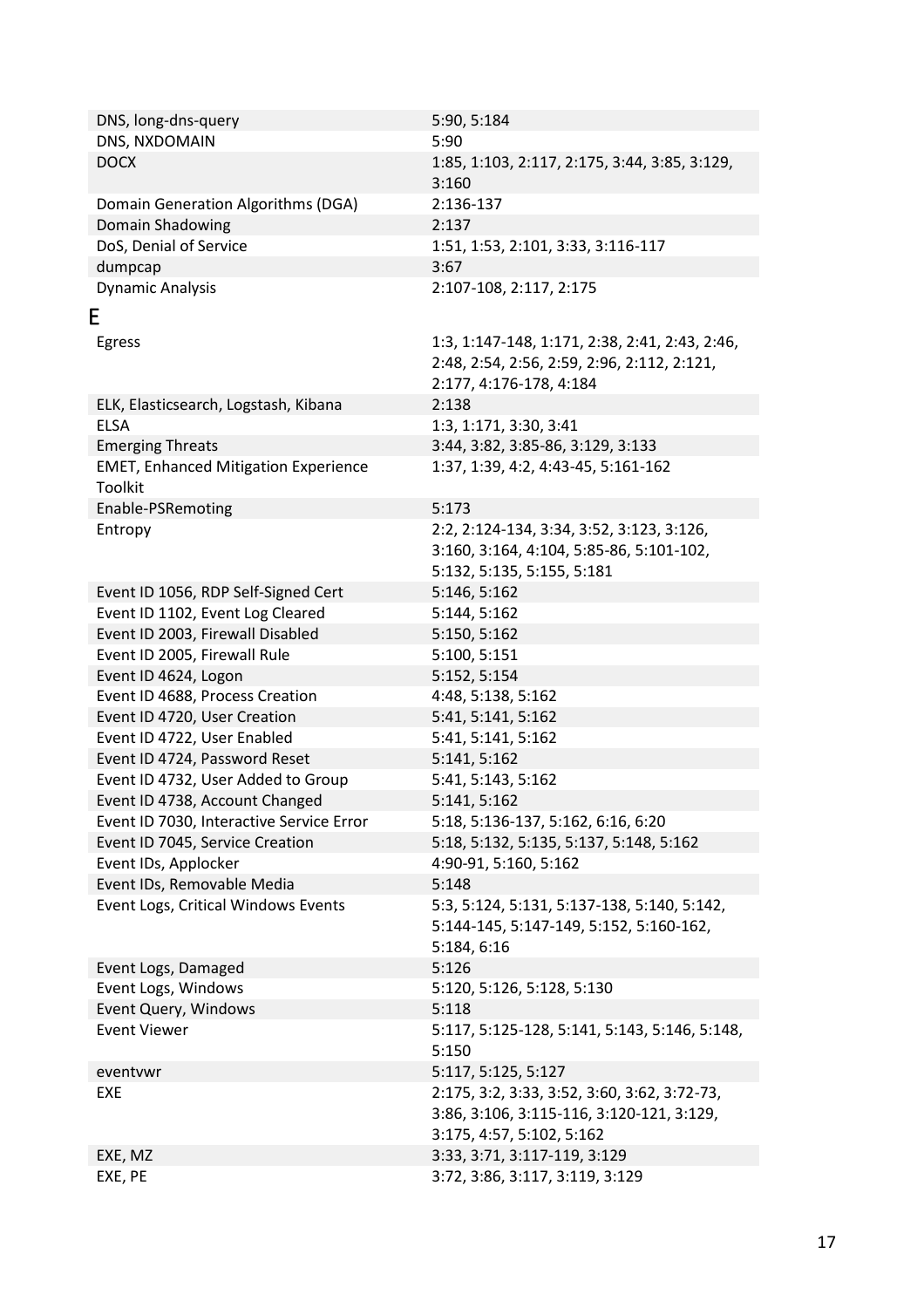<span id="page-17-2"></span><span id="page-17-1"></span><span id="page-17-0"></span>

| EXE, This program cannot be run in DOS<br>mode | 3:33, 3:116-118                                                                                                                  |
|------------------------------------------------|----------------------------------------------------------------------------------------------------------------------------------|
| EXE, This program must be run under Win32      | 3:117, 3:119                                                                                                                     |
| EXE, This program must be run under Win64      | 3:117                                                                                                                            |
| EXE, Transfer                                  | 3:2, 3:124, 3:126, 3:129, 3:175                                                                                                  |
| Executable                                     | 1:85, 3:115, 3:124, 3:126, 4:67-70, 4:73, 4:76-<br>77, 4:79, 4:92, 5:99                                                          |
| Exfiltration                                   | 1:107, 1:136, 1:146, 1:148, 2:14, 2:24, 2:35,<br>2:41-44, 2:57-60, 2:67-68, 2:80, 2:82, 2:88-89,<br>2:93, 2:99-101, 2:109, 2:121 |
| Exploitation                                   | 1:49-50, 1:75, 1:80, 1:99, 1:105, 1:113, 1:124,<br>1:132, 1:136, 2:14, 2:21, 2:89, 2:152, 4:95,<br>4:114, 4:133                  |
| <b>Extracted data</b>                          | 3:63, 3:68                                                                                                                       |
| F                                              |                                                                                                                                  |
| Fallacies                                      | 1:38-39, 3:152                                                                                                                   |
| <b>False Negative</b>                          | 3:124                                                                                                                            |
| <b>False Positive</b>                          | 2:65, 2:80, 2:85, 2:101, 2:126, 2:129-130,<br>2:155, 3:24, 3:52, 3:128-129, 4:78-80, 4:188,<br>5:37                              |
| <b>File Analysis</b>                           | 2:172, 2:175                                                                                                                     |
| <b>File Carving</b>                            | 3:69, 3:73                                                                                                                       |
| <b>File Integrity Monitoring</b>               | 4:41, 4:64, 4:181, 4:185                                                                                                         |
| File-format                                    | 1:96, 1:102-103, 3:64, 3:114, 4:189                                                                                              |
| <b>FIPS 199</b>                                | 5:30                                                                                                                             |
| Firewalls                                      | 1:59, 2:63, 2:73, 2:86, 2:91-94, 2:96-101,<br>2:115, 2:161, 2:171, 2:177                                                         |
| Flash                                          | 1:96, 1:99-100, 4:21, 4:25, 5:23                                                                                                 |
| <b>Flow Data</b>                               | 1:7, 2:29-32, 2:40, 2:158, 2:177, 3:76                                                                                           |
| Forensics                                      | 1:160, 2:106, 2:140, 2:169, 3:34, 3:60, 4:41,<br>4:50, 4:74, 4:92, 4:187-188, 5:126                                              |
| Forward Proxy                                  | 2:115, 2:121-122                                                                                                                 |
| Framework                                      | 1:100, 1:117, 1:128, 2:95, 2:167, 3:39, 4:190,<br>5:8, 5:174                                                                     |
| freq.py                                        | 2:2, 2:132-138, 5:86                                                                                                             |
| G                                              |                                                                                                                                  |
| GeoIP                                          | 2:32, 2:39, 2:52-53, 2:55                                                                                                        |
| Get-WinEvent                                   | 4:48, 5:18, 5:40-41, 5:137-138, 5:141, 5:143-                                                                                    |
|                                                | 144, 5:146, 5:148, 5:150, 5:161-162                                                                                              |
|                                                | 2:129, 2:135, 3:5, 3:30, 3:37, 3:74-75, 3:149,                                                                                   |
| grep                                           | 3:151, 3:153-154, 3:173, 5:65-66, 5:89                                                                                           |
| <b>Group Policy</b>                            | 4:23, 4:37, 4:87-88, 4:111, 4:127, 4:140,                                                                                        |
|                                                | 4:177, 5:111-112, 5:120                                                                                                          |
| н                                              |                                                                                                                                  |
| Hanlon's Razor                                 | 3:49, 5:37                                                                                                                       |
| HIDS, Host Intrusion Detection System          | 1:30, 4:174, 4:181-186                                                                                                           |
| HIPS, Host Intrusion Prevention System         | 4:174, 4:181-184, 4:186, 5:33                                                                                                    |
| HKLM\Security\Policies\Secrets                 | 4:106                                                                                                                            |
| HoneyAdmins                                    | 2:154                                                                                                                            |
| Honeyclients                                   | 2:155                                                                                                                            |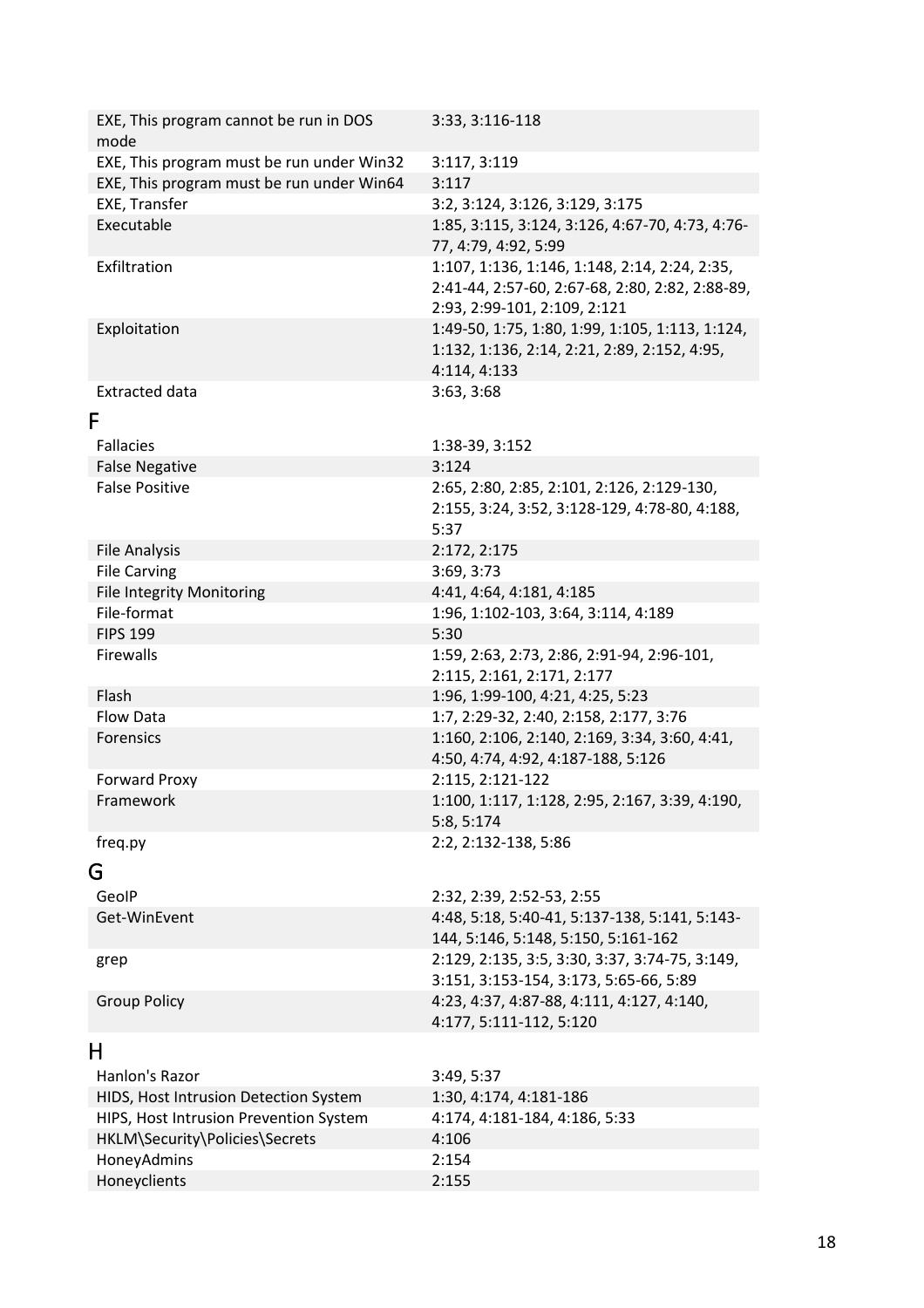<span id="page-18-2"></span><span id="page-18-1"></span><span id="page-18-0"></span>

| Honeynets                             | 2:150, 2:152                                     |
|---------------------------------------|--------------------------------------------------|
| Honeypots                             | 2:3, 2:149-154                                   |
| HoneyRobots.txt                       | 2:154                                            |
| HoneySAT                              | 2:154                                            |
| HoneyTable                            | 2:154                                            |
| HoneyTokens                           | 2:3, 2:180                                       |
| HoneyUsers                            | 2:154                                            |
| <b>HTTP GET</b>                       | 3:36, 3:108, 5:102                               |
| <b>HTTP POST</b>                      | 1:140-141, 3:144-145                             |
| Hunt team                             | 1:12, 1:123, 1:168, 2:7-9, 2:17, 2:141-142,      |
|                                       | 2:145-146, 3:7, 3:11-13, 3:175, 4:190, 6:12      |
| <b>Hunt Teams</b>                     | 1:12, 1:90, 1:123, 1:168, 2:7-9, 2:17, 2:38,     |
|                                       | 2:141-142, 2:145-146, 3:7, 3:11-13, 3:175,       |
|                                       | 4:190, 6:12                                      |
| <b>Hypothesis Management</b>          | 3:59                                             |
|                                       |                                                  |
|                                       |                                                  |
| <b>ICMP</b>                           | 1:146, 2:31, 2:47-49, 3:52, 3:109, 3:135,        |
|                                       | 3:138-142                                        |
| ICMP 0:0, Echo Reply                  | 3:141                                            |
| ICMP 8:0, Echo Request                | 3:52, 3:139, 3:142, 6:4                          |
| <b>IDS Frontends</b>                  | 1:65, 1:67-69, 3:2, 3:30-34, 3:65, 3:82, 3:112   |
| Impersonation Level                   | 4:155-158, 4:162                                 |
| <b>Inbound Filtering</b>              | 2:28, 2:52                                       |
| Incident Response                     | 1:29-30, 1:37, 1:160, 1:162, 3:13, 3:102,        |
|                                       | 3:135, 3:137, 4:41, 4:188                        |
| Indicator Identification              | 2:167                                            |
| Indicators                            | 1:134-135, 2:166-170                             |
| <b>Indicators of Compromise</b>       | 2:170, 4:188                                     |
| Interactive Logon                     | 4:154, 4:160, 4:171, 5:154                       |
| <b>Internal SI Firewalls</b>          | 2:161, 2:177                                     |
| Inventory, Active Scanning            | 5:49, 5:51-55, 5:61, 5:105                       |
| Inventory, Passive Discovery          | 3:30, 3:92, 5:51, 5:60-61, 5:63-66               |
| Invisibility                          | 2:77                                             |
| <b>IPFIX</b>                          | 2:29-31, 2:40, 2:158, 2:177, 3:76                |
| <b>IRC</b>                            | 1:108, 1:133, 2:47, 2:51, 2:69, 2:76, 2:96,      |
|                                       | 2:100, 3:39, 3:53, 3:66, 3:72, 3:138, 4:84, 4:87 |
| IRC <sub>C2</sub>                     | 2:96, 2:100, 3:138                               |
| ISCM, Information Security Continuous | 5:6, 5:8, 5:12-14                                |
| Monitoring                            |                                                  |
| J                                     |                                                  |
| <b>JAR</b>                            | 2:105, 2:117, 2:175, 3:49, 5:37                  |
| Java                                  | 1:96, 1:99-101, 2:113, 2:117, 4:21, 4:25, 4:27,  |
|                                       | 4:45, 5:23, 5:75                                 |
| JavaScript                            | 1:99, 2:113                                      |
| Joe Sandbox                           | 2:175                                            |
| K                                     |                                                  |
|                                       |                                                  |
| Kansa                                 | 4:190-191                                        |
| Kill Chain                            | 1:134-135, 2:166-167, 2:169                      |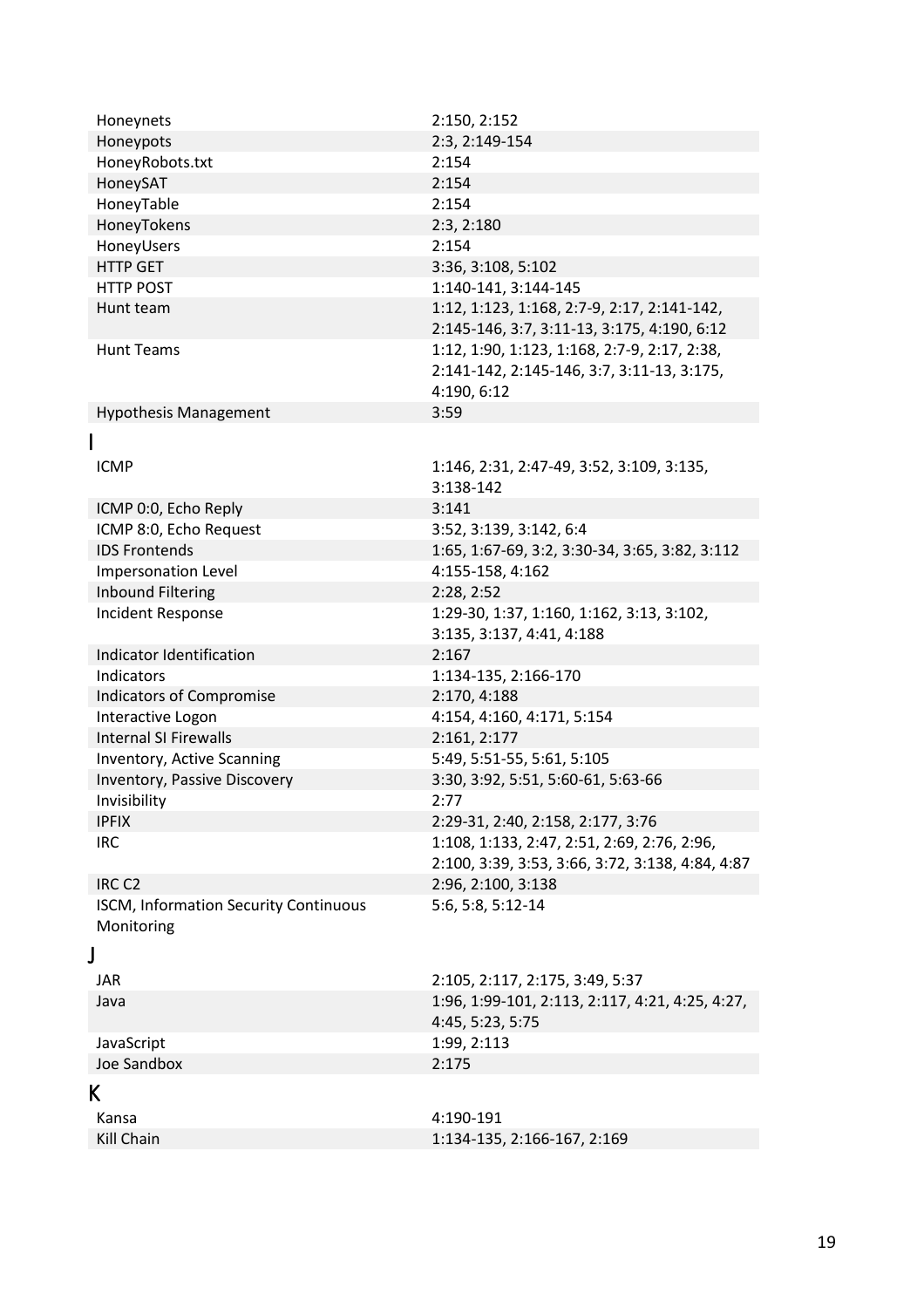<span id="page-19-2"></span><span id="page-19-1"></span><span id="page-19-0"></span>

| LanMan Hash                                | 4:140-141                                                                                      |
|--------------------------------------------|------------------------------------------------------------------------------------------------|
| Layer 3                                    | 1:61, 1:127, 2:29, 2:32, 2:52, 2:54-56, 2:92,<br>2:94, 2:96-97, 2:159, 3:107, 3:126            |
| Layer 4                                    | 1:61, 2:29, 2:32, 2:54, 2:56, 2:92, 2:94, 2:96,<br>3:107                                       |
| Layer 7                                    | 1:16, 1:61, 1:127, 2:32, 2:42-44, 2:49, 2:92,<br>2:94, 2:97-98, 2:100, 3:64, 3:78, 3:107, 5:97 |
| LiveSSP                                    | 4:148, 4:151, 4:163, 4:169                                                                     |
| Log data                                   | 1:8, 2:42, 3:63, 5:16, 5:126                                                                   |
| Log files                                  | 3:8, 5:5, 5:126, 6:9                                                                           |
| Log Monitoring                             | 4:38, 4:48, 4:185, 5:16, 5:109, 5:124, 5:129                                                   |
| Log Review                                 | 1:30, 4:181                                                                                    |
| Log Settings, Windows                      | 5:119, 5:121                                                                                   |
| Logon Types, Type 10                       | 4:154, 5:154                                                                                   |
| Logon Types, Type 11                       | 4:153-154                                                                                      |
| Logon Types, Type 2                        | 4:154, 4:158, 4:160, 4:171, 5:154                                                              |
| Logon Types, Type 3                        | 2:49, 4:112, 4:154, 5:155, 5:158-159                                                           |
| Logon Types, Type 4                        | 4:154                                                                                          |
| Logon Types, Type 7                        | 4:148, 4:154, 6:8, 6:14                                                                        |
| Long Tail Analysis                         | 1:38, 4:190-191, 5:38-41, 5:167, 5:181, 5:184                                                  |
| <b>LSA Secrets</b>                         | 4:106                                                                                          |
| Isass.exe                                  | 4:65                                                                                           |
| <b>LUA Buglight</b>                        | 4:131                                                                                          |
| М                                          |                                                                                                |
| M-Trends                                   | 1:29, 1:34-35, 1:90, 1:140, 1:143, 2:140, 3:19,                                                |
|                                            | 4:164                                                                                          |
| Malvertising                               | 1:82, 1:89                                                                                     |
| <b>Malware Detonation Devices</b>          | 1:7, 1:59, 2:2, 2:63, 2:105-106, 2:155, 3:124                                                  |
| MBSA, Microsoft Baseline Security Analyzer | 5:76-79                                                                                        |
| <b>Memory Analysis</b>                     | 4:187-188, 4:190                                                                               |
| Metadata                                   | 1:8, 3:63, 3:78, 3:86, 4:58, 5:126                                                             |
| Metasploit                                 | 1:117, 1:143-144, 2:125, 3:47, 3:162, 4:164,<br>5:133, 5:135-136, 5:145, 5:156-157             |
| Meterpreter                                | 1:117-118, 3:116, 3:161-162, 4:49, 4:162,<br>5:130, 5:138-140, 5:144-145, 5:156                |
| Microsoft Account                          | 4:145, 4:148-151                                                                               |
| Microsoft Office                           | 1:96, 1:102-103, 4:33-34, 5:23                                                                 |
| Mimikatz                                   | 4:47, 4:57, 4:93, 4:151, 4:161-170                                                             |
| Minnow                                     | 1:93-94                                                                                        |
| Mobile application                         | 2:94                                                                                           |
| Mobile device                              | 1:49, 1:92-94, 2:9, 2:113, 3:109, 4:5, 4:12,<br>4:20                                           |
| ModSecurity                                | 2:2,2:71                                                                                       |
| <b>MSSP</b>                                | 1:30, 1:153, 1:158-160, 1:164                                                                  |
| N                                          |                                                                                                |
| <b>NAT</b>                                 | 2:32-33                                                                                        |
| Nation-State                               | 1:73                                                                                           |
| ndiff                                      | 5:56                                                                                           |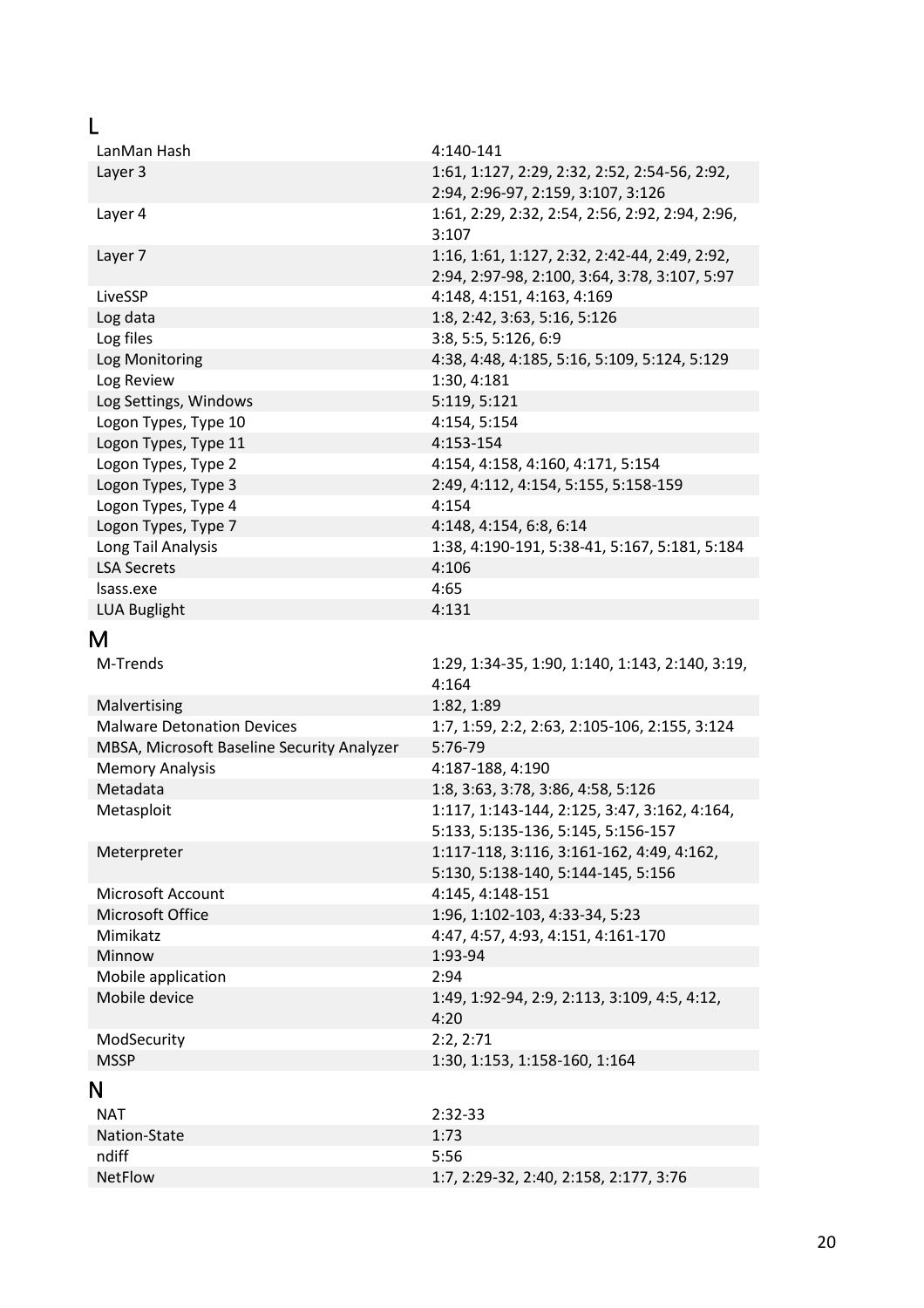| netsniff-ng             | 3:30, 3:65, 3:67                                 |
|-------------------------|--------------------------------------------------|
| <b>NetWars</b>          | 1:12, 1:15, 1:172, 2:181, 3:177, 4:196, 5:186,   |
|                         | 6:6, 6:12                                        |
| Network Logon           | 4:112, 4:154, 5:155, 5:158-159                   |
| <b>NGFW</b>             | 1:7, 1:59, 2:2, 2:63, 2:73, 2:86, 2:91-94, 2:96- |
|                         | 101, 2:115, 2:171, 3:107, 5:86, 5:104            |
| ngrep                   | 3:30, 3:37, 3:74-75                              |
| <b>NIDS</b>             | 2:2, 2:73-76, 2:79-83, 2:85-86, 3:15, 3:17,      |
|                         | 3:30-31, 3:38, 3:43, 3:51, 3:92, 4:181           |
| <b>NIPS</b>             | 2:2, 2:73, 2:85-89, 4:181                        |
| Nirvana fallacy         | 1:38                                             |
| nmap                    | 2:37, 3:30, 5:53, 5:55-56                        |
| Non-Encrypted HTTPS     | 3:157-158                                        |
| <b>NSA</b>              | 1:36-37, 4:16, 4:38, 5:16, 5:129, 5:154, 5:159,  |
|                         | 5:161                                            |
| <b>NSRL RDS</b>         | 4:58, 4:73-77                                    |
| NT Hash                 | 4:137, 4:139, 4:141-142, 4:144-145, 4:160,       |
|                         | 5:155                                            |
| <b>NTFS Permissions</b> | 4:100-101, 4:109-111                             |

## <span id="page-20-0"></span>O

<span id="page-20-1"></span>

| Obfuscation                     | 3:144, 5:139                                   |
|---------------------------------|------------------------------------------------|
| Offense informs defense         | 2:164, 5:21                                    |
| OpenAppId                       | 2:2, 2:95-96, 2:103, 6:10                      |
| OpenVAS                         | 5:73                                           |
| <b>OPEX</b>                     | 1:63, 1:158                                    |
| <b>OSSEC</b>                    | 3:92, 4:185                                    |
| <b>Outbound connections</b>     | 2:34-35, 2:37, 2:40, 5:103                     |
| <b>Outbound Filtering</b>       | 2:28, 2:54-56                                  |
| Outsource                       | 1:153, 1:157-160, 1:164, 2:66                  |
| P                               |                                                |
| p0f                             | 5:2, 5:61-62, 5:68, 5:164                      |
| <b>PAC</b>                      | 2:113-114                                      |
| Packet capture, Full            | 1:67-68, 2:29, 3:32, 3:65-67, 3:92             |
| Packet Data                     | 1:67-68, 1:118, 2:29, 2:145-147, 3:32, 3:65-   |
|                                 | 67, 3:92                                       |
| PADS, Passive Asset Database    | 3:92, 5:61                                     |
| Pass the pass                   | 4:163                                          |
| Pass-the-Hash                   | 4:160, 4:162, 5:154-159                        |
| Password Hashes                 | 4:133, 4:136-137, 4:142, 4:158, 4:162, 5:93    |
| Passwords Hashes, Ntds.dit      | 4:142                                          |
| Passwords Hashes, SAM           | 4:140, 4:142                                   |
| Patching                        | 1:80, 2:63, 2:65, 2:67, 4:7, 4:14, 4:16, 4:20- |
|                                 | 22, 4:25, 4:30, 4:67, 4:95, 5:28, 5:48, 5:75,  |
|                                 | 5:184                                          |
| <b>PDF</b>                      | 1:36, 1:77, 1:79, 1:85, 1:103, 2:118, 2:175,   |
|                                 | 3:107, 5:23                                    |
| Perfect Attacker Fallacy        | 1:39                                           |
| <b>Perfect Solution Fallacy</b> | 1:38-39, 3:152                                 |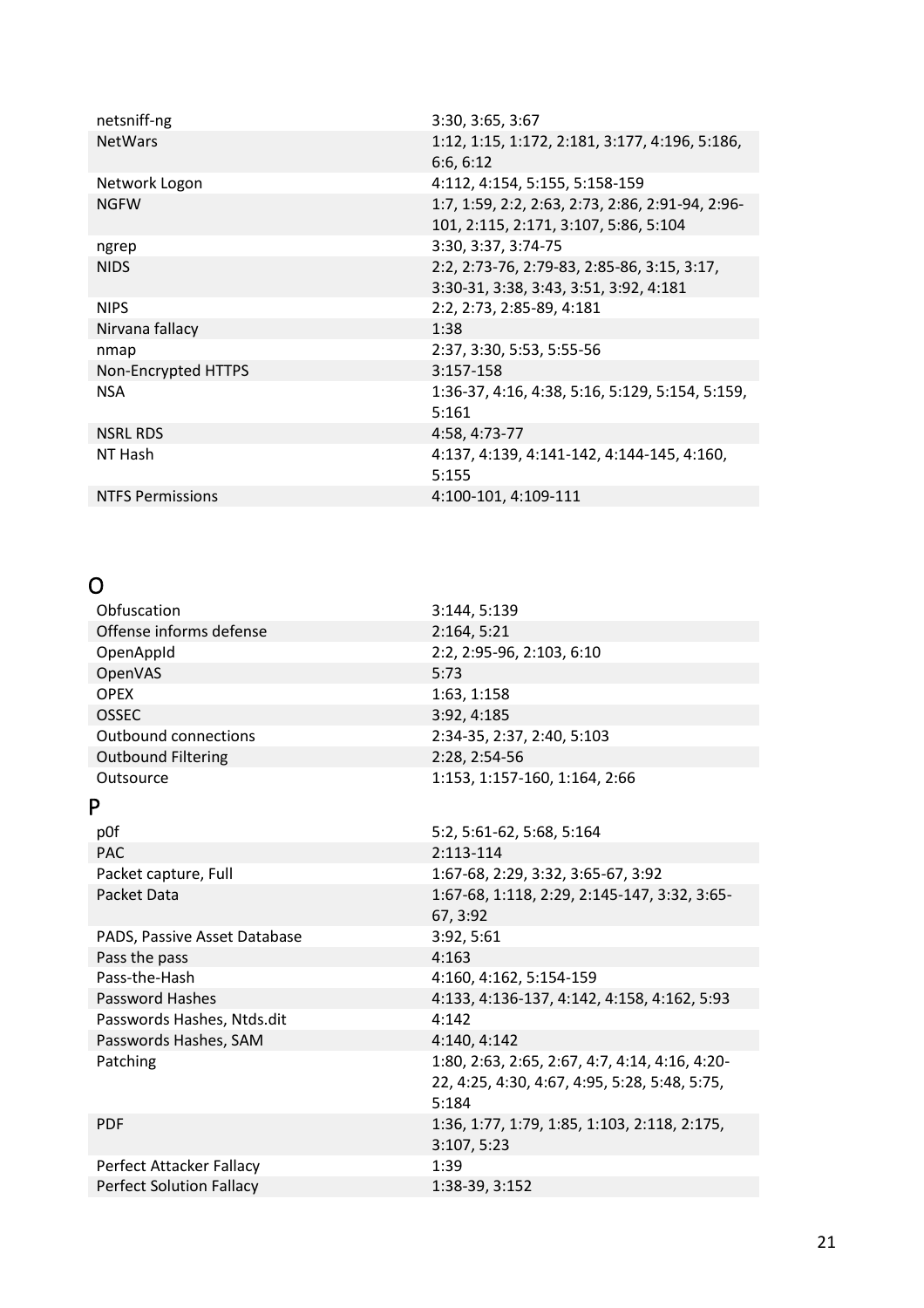| Perimeter SI Firewall<br>Persistence    | 2:2, 2:46, 2:57<br>1:37, 1:39, 1:114, 1:116, 1:118, 1:122, 1:136,<br>1:138, 2:120, 4:3, 4:16, 4:114-115, 4:186-187,<br>4:195, 5:176 |
|-----------------------------------------|-------------------------------------------------------------------------------------------------------------------------------------|
| Persistence, registry                   | 1:39, 5:176                                                                                                                         |
| Persistence, service                    | 4:115                                                                                                                               |
| persistent.pl                           | 3:136-137, 5:103                                                                                                                    |
| Phish                                   | 1:77-79, 1:83, 1:86-87, 1:93, 2:167                                                                                                 |
| Phishing                                | 1:77-79, 1:83, 1:86-87, 1:93, 2:167                                                                                                 |
| Pivoting                                | 1:108, 1:132, 1:142, 5:152, 5:154, 5:159                                                                                            |
| Plugin                                  | 1:99-100, 4:162                                                                                                                     |
| Ponemon                                 | 1:32                                                                                                                                |
| Port Scan                               | 5:55                                                                                                                                |
| Post-Exploitation                       | 1:105, 1:113, 1:124, 1:132, 1:136, 2:14, 2:22,                                                                                      |
|                                         | 2:152, 4:133, 4:186                                                                                                                 |
| <b>PowerShell Remoting</b>              | 4:190, 5:173-174                                                                                                                    |
| PPT                                     | 1:91, 1:103, 2:175, 4:141                                                                                                           |
| <b>PPTX</b>                             | 1:91, 1:103, 2:175                                                                                                                  |
| <b>PRADS</b>                            | 3:30, 5:61, 5:63-66                                                                                                                 |
| PRADS, Passive Real-Time Asset Database | 3:30, 5:61, 5:63-66                                                                                                                 |
| Prevention-Oriented                     | 1:57, 1:59, 2:73                                                                                                                    |
| Privilege escalation                    | 1:118, 3:13, 3:92, 4:110, 5:43                                                                                                      |
| <b>Process Monitor</b>                  | 4:128-129                                                                                                                           |
| <b>Protected Users</b>                  | 4:169, 5:159                                                                                                                        |
| Protocol Behavior                       | 3:43, 3:49                                                                                                                          |
| Proxies                                 | 2:56, 2:111-113, 2:115, 2:120-122, 2:155,<br>3:136, 3:144, 5:97-103                                                                 |
| <b>PSExec</b>                           | 1:143-144, 2:125, 4:161, 5:130-136, 5:138,<br>5:156-158, 6:16                                                                       |
| R                                       |                                                                                                                                     |
| <b>Rainbow Tables</b>                   | 4:137                                                                                                                               |
| <b>Red Team</b>                         | 3:29                                                                                                                                |
| Redline                                 | 4:188-189                                                                                                                           |
| Registry keys                           | 3:8, 4:128, 5:5, 5:38, 5:167, 5:176, 5:179,<br>5:181                                                                                |
| Remote Interactive                      | 4:154, 5:154                                                                                                                        |
| Reputation                              | 1:37, 2:40, 2:44, 2:55, 2:97, 2:119-121, 3:50-                                                                                      |
|                                         | 51, 4:164                                                                                                                           |
| Response-Driven                         | 1:126                                                                                                                               |
| <b>Restricted Admin Mode RDP</b>        | 4:169                                                                                                                               |
| <b>Reverse HTTP</b>                     | 1:118, 3:136, 5:103                                                                                                                 |
| <b>Reverse HTTPS</b>                    | 1:118, 5:103                                                                                                                        |
| <b>RFC 1918</b>                         | 2:52-53                                                                                                                             |
| <b>Risk Informed</b>                    | 1:128                                                                                                                               |
|                                         |                                                                                                                                     |
| <b>Risk Management</b>                  | 1:128, 5:8, 5:11-12                                                                                                                 |
| RMF, Risk Management Framework          | 5:9                                                                                                                                 |
| Router                                  | 2:28-29, 2:33, 2:40-44, 2:46, 2:158, 5:94-95                                                                                        |
| <b>RTF</b>                              | 1:85, 1:103                                                                                                                         |

<span id="page-21-1"></span><span id="page-21-0"></span>Salts 4:103, 4:137-139, 4:141, 4:160, 5:155-156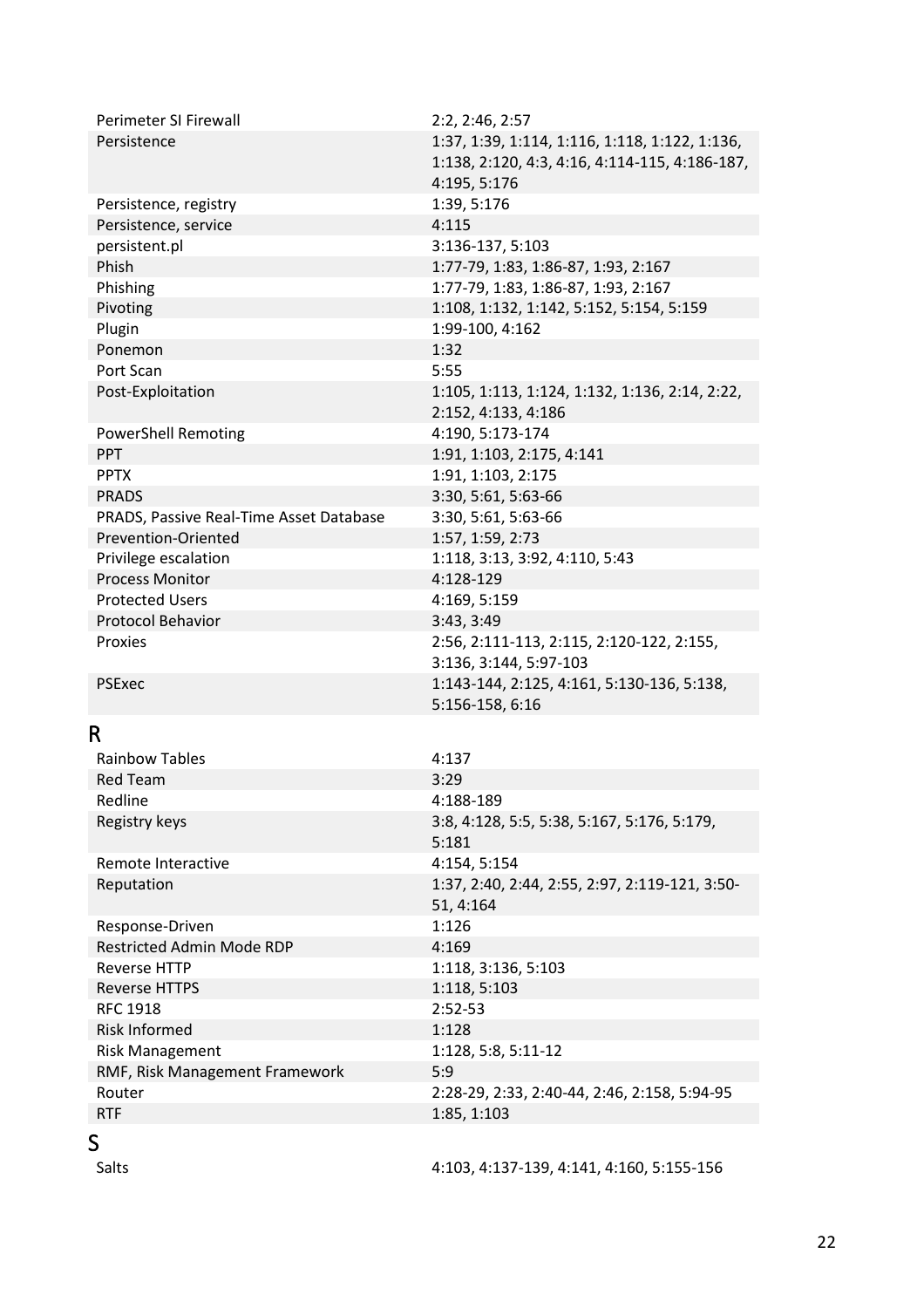| <b>SANCP</b>                               | 3:92                                                                                             |
|--------------------------------------------|--------------------------------------------------------------------------------------------------|
| Sandbox                                    | 1:7, 2:107-108, 2:117, 2:155, 2:175                                                              |
| SCAP, Security Content Automation Protocol | 4:38, 5:71-73                                                                                    |
| SCCM, System Center Configuration Manager  | 4:26-28, 4:69                                                                                    |
| <b>Scheduled Tasks</b>                     | 2:138, 4:115                                                                                     |
| SCM, Security Compliance Manager           | 4:37                                                                                             |
|                                            | $4:27-28$                                                                                        |
| SCUP, System Center Updates Publisher      |                                                                                                  |
| <b>Security Onion</b>                      | 1:65-66, 3:28-30, 3:92, 3:98, 3:142, 3:175,<br>5:63                                              |
| SeDebugPrivilge                            | 4:101, 4:106, 4:113, 4:166, 4:193                                                                |
| <b>Sensor Placement</b>                    | 3:99-101                                                                                         |
| Sensor, Design                             | 3:90, 3:92                                                                                       |
| Sensor, DMZ                                | 2:74, 3:101                                                                                      |
| Sensor, External                           | 3:101                                                                                            |
| Sensor, NSM                                | 3:91, 3:98-99                                                                                    |
| Sensor, Security Onion                     | 3:30, 3:92, 3:98, 3:142, 3:175                                                                   |
| Sensor, Umbrella                           | 3:100-101                                                                                        |
| <b>Service Accounts</b>                    | 4:105-106, 5:154                                                                                 |
| Service Logon                              | 4:154                                                                                            |
| Service-side                               | 1:49-50, 1:75, 1:80, 3:109                                                                       |
| Set-ExecutionPolicy                        | 5:170-171                                                                                        |
| sFlow                                      | 2:29                                                                                             |
| Sguil                                      | 1:65, 1:67-69, 3:2, 3:30-34, 3:65, 3:82, 3:112                                                   |
| Shell                                      | 1:53, 1:69, 1:113, 1:117, 5:81, 5:98, 5:115-                                                     |
|                                            |                                                                                                  |
|                                            | 116, 5:130, 5:140                                                                                |
| Shellcode                                  | 1:140, 3:32, 3:34, 4:43                                                                          |
| SI Firewall                                | 2:2, 2:46-47, 2:57-60, 2:91-94, 2:96-98,                                                         |
|                                            | 2:161-162, 2:177                                                                                 |
| <b>SID</b>                                 | 4:155                                                                                            |
| <b>SIEM</b>                                | 1:7, 1:59, 1:152, 2:3, 2:138, 2:140-143, 2:147,<br>3:30, 3:41, 3:62, 4:50-51, 4:58, 4:185, 5:106 |
| Signature Evasion                          | 3:47                                                                                             |
| <b>Signature Matching</b>                  | 2:124, 3:43-44, 3:46                                                                             |
| SiLK                                       | 3:76                                                                                             |
| <b>Situational Awareness</b>               | 1:10, 5:2, 5:43                                                                                  |
| Sniffing                                   | 1:72, 3:91-93, 3:96, 3:98, 5:53, 5:61                                                            |
| Sniffing, Hubs                             | 3:94                                                                                             |
| Sniffing, Port Mirror/SPAN Port            | 3:93-95, 3:97, 3:100, 3:127, 3:175                                                               |
| Sniffing, Port Overload                    | 3:96-97                                                                                          |
| Sniffing, Taps                             | 1:37, 3:93-94, 3:96-97                                                                           |
| Sniffing, Virtual                          | 3:93, 3:98                                                                                       |
| Snort                                      | 2:2, 2:77-78, 2:95, 2:103, 3:30, 3:38, 3:40,                                                     |
|                                            | 3:43, 3:67, 3:83-84, 3:142                                                                       |
| <b>Snort Frontends</b>                     | 1:65, 1:67-69, 3:2, 3:30-34, 3:65, 3:82, 3:112                                                   |
| SOC                                        | 1:150-166, 4:9, 4:93                                                                             |
| <b>Social Engineering</b>                  | 1:76, 1:82-83, 4:114                                                                             |
| SP 800-117                                 | 5:72                                                                                             |
| SP 800-137                                 | 5:8, 5:12-15, 5:20                                                                               |
| SP 800-37                                  | 5:8                                                                                              |
| Spam                                       | 1:51, 1:72, 2:66, 3:85, 5:100, 5:106-107                                                         |
| Splash Proxy                               | 2:120                                                                                            |
| Splunk                                     | 3:30, 3:41                                                                                       |
|                                            |                                                                                                  |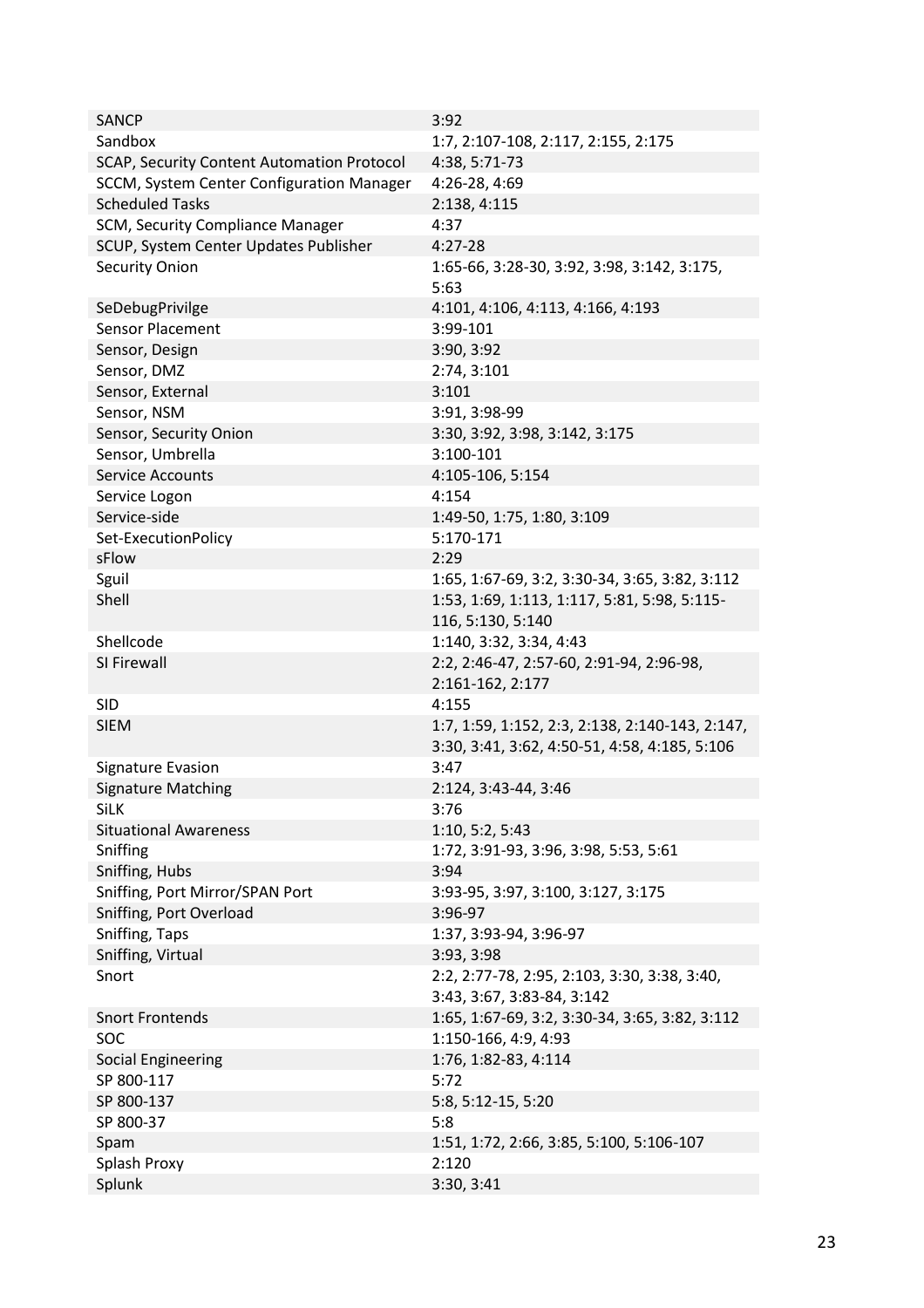<span id="page-23-0"></span>

| <b>SQL Injection</b><br>2:9, 2:13-15<br>SRP, Software Restiction Policies<br>4:87-88<br><b>SSH</b><br>1:146, 2:94, 2:100, 3:39, 3:136-137, 3:141,<br>5:81<br>1:118, 2:38, 3:39, 3:156-164, 3:169-170,<br><b>SSL</b><br>3:172, 4:55-56, 4:69, 5:146<br>SSO, Single Sign-On<br>4:136, 4:144-146, 4:148, 5:155<br>SSP, Security Service Provider<br>1:153, 4:3, 4:144-146, 4:148, 4:163<br>Stage 2<br>1:138, 3:13, 3:115-116, 3:127, 5:24<br><b>Statistical Data</b><br>3:63, 3:80<br>STIGs, Security Technical Implementation<br>4:38-39, 4:44<br>Guides<br><b>Strategic Web Compromise</b><br>1:90<br>String data<br>3:63, 3:74-75, 3:88<br>3:5, 3:60, 3:74-75, 3:88, 3:116, 3:149, 3:151,<br>strings, command<br>3:154<br>3:30, 3:38, 3:40, 3:43, 3:142<br>Suricata<br>4:2, 4:50-58, 4:60<br>Sysmon<br>Sysmon, syntax and configuration<br>4:2, 4:52-54<br>Tagged data<br>3:83-85<br><b>Tailored Access Operations (TAO)</b><br>1:36<br><b>Target Breach</b><br>1:33, 2:25, 3:21-25, 3:139, 4:182<br>TCP/21, FTP<br>2:92, 2:94, 3:22-23, 3:39, 3:78, 4:69, 5:98<br>TCP/22, SSH<br>1:146, 2:94, 2:100, 3:39, 3:136-137, 3:141,<br>5:81<br><b>TCP/3389, RDP</b><br>4:153, 4:158, 4:169, 5:107, 5:129-130, 5:145-<br>146, 5:151, 5:162<br>TCP/443, HTTPS<br>1:118, 2:38, 3:39, 3:156-164, 3:169-170,<br>3:172, 4:55-56, 4:69, 5:146<br>2:96, 2:100, 3:39, 3:53, 3:138<br><b>TCP/6667, IRC</b><br>1:50, 1:118, 1:127, 1:140-141, 2:38, 2:41,<br>TCP/80, HTTP<br>2:94, 3:39, 3:44, 3:78, 3:135, 3:138, 3:144-<br>145, 3:151, 3:156-164, 3:169, 3:172, 4:69,<br>4:146<br>tcpflow<br>3:76<br>1:91<br>Teensy<br>Threat Intelligence<br>1:133, 2:3, 2:97, 2:105, 2:119, 2:164-165,<br>2:168, 2:172, 4:187<br>2:175<br>ThreatExpert<br>ThreatTrack<br>2:175<br>Time synchronization<br>2:56, 3:90, 3:102-104<br>Time Zone<br>3:103<br><b>TLS</b><br>1:118, 3:13, 3:116, 3:157, 3:159-162, 3:164, | Spoofed              | 2:40                                    |
|----------------------------------------------------------------------------------------------------------------------------------------------------------------------------------------------------------------------------------------------------------------------------------------------------------------------------------------------------------------------------------------------------------------------------------------------------------------------------------------------------------------------------------------------------------------------------------------------------------------------------------------------------------------------------------------------------------------------------------------------------------------------------------------------------------------------------------------------------------------------------------------------------------------------------------------------------------------------------------------------------------------------------------------------------------------------------------------------------------------------------------------------------------------------------------------------------------------------------------------------------------------------------------------------------------------------------------------------------------------------------------------------------------------------------------------------------------------------------------------------------------------------------------------------------------------------------------------------------------------------------------------------------------------------------------------------------------------------------------------------------------------------------------------------------------------------------------------------------------------------------------------|----------------------|-----------------------------------------|
|                                                                                                                                                                                                                                                                                                                                                                                                                                                                                                                                                                                                                                                                                                                                                                                                                                                                                                                                                                                                                                                                                                                                                                                                                                                                                                                                                                                                                                                                                                                                                                                                                                                                                                                                                                                                                                                                                        |                      |                                         |
|                                                                                                                                                                                                                                                                                                                                                                                                                                                                                                                                                                                                                                                                                                                                                                                                                                                                                                                                                                                                                                                                                                                                                                                                                                                                                                                                                                                                                                                                                                                                                                                                                                                                                                                                                                                                                                                                                        |                      |                                         |
|                                                                                                                                                                                                                                                                                                                                                                                                                                                                                                                                                                                                                                                                                                                                                                                                                                                                                                                                                                                                                                                                                                                                                                                                                                                                                                                                                                                                                                                                                                                                                                                                                                                                                                                                                                                                                                                                                        |                      |                                         |
|                                                                                                                                                                                                                                                                                                                                                                                                                                                                                                                                                                                                                                                                                                                                                                                                                                                                                                                                                                                                                                                                                                                                                                                                                                                                                                                                                                                                                                                                                                                                                                                                                                                                                                                                                                                                                                                                                        |                      |                                         |
|                                                                                                                                                                                                                                                                                                                                                                                                                                                                                                                                                                                                                                                                                                                                                                                                                                                                                                                                                                                                                                                                                                                                                                                                                                                                                                                                                                                                                                                                                                                                                                                                                                                                                                                                                                                                                                                                                        |                      |                                         |
|                                                                                                                                                                                                                                                                                                                                                                                                                                                                                                                                                                                                                                                                                                                                                                                                                                                                                                                                                                                                                                                                                                                                                                                                                                                                                                                                                                                                                                                                                                                                                                                                                                                                                                                                                                                                                                                                                        |                      |                                         |
|                                                                                                                                                                                                                                                                                                                                                                                                                                                                                                                                                                                                                                                                                                                                                                                                                                                                                                                                                                                                                                                                                                                                                                                                                                                                                                                                                                                                                                                                                                                                                                                                                                                                                                                                                                                                                                                                                        |                      |                                         |
|                                                                                                                                                                                                                                                                                                                                                                                                                                                                                                                                                                                                                                                                                                                                                                                                                                                                                                                                                                                                                                                                                                                                                                                                                                                                                                                                                                                                                                                                                                                                                                                                                                                                                                                                                                                                                                                                                        |                      |                                         |
|                                                                                                                                                                                                                                                                                                                                                                                                                                                                                                                                                                                                                                                                                                                                                                                                                                                                                                                                                                                                                                                                                                                                                                                                                                                                                                                                                                                                                                                                                                                                                                                                                                                                                                                                                                                                                                                                                        |                      |                                         |
|                                                                                                                                                                                                                                                                                                                                                                                                                                                                                                                                                                                                                                                                                                                                                                                                                                                                                                                                                                                                                                                                                                                                                                                                                                                                                                                                                                                                                                                                                                                                                                                                                                                                                                                                                                                                                                                                                        |                      |                                         |
|                                                                                                                                                                                                                                                                                                                                                                                                                                                                                                                                                                                                                                                                                                                                                                                                                                                                                                                                                                                                                                                                                                                                                                                                                                                                                                                                                                                                                                                                                                                                                                                                                                                                                                                                                                                                                                                                                        |                      |                                         |
|                                                                                                                                                                                                                                                                                                                                                                                                                                                                                                                                                                                                                                                                                                                                                                                                                                                                                                                                                                                                                                                                                                                                                                                                                                                                                                                                                                                                                                                                                                                                                                                                                                                                                                                                                                                                                                                                                        |                      |                                         |
|                                                                                                                                                                                                                                                                                                                                                                                                                                                                                                                                                                                                                                                                                                                                                                                                                                                                                                                                                                                                                                                                                                                                                                                                                                                                                                                                                                                                                                                                                                                                                                                                                                                                                                                                                                                                                                                                                        |                      |                                         |
|                                                                                                                                                                                                                                                                                                                                                                                                                                                                                                                                                                                                                                                                                                                                                                                                                                                                                                                                                                                                                                                                                                                                                                                                                                                                                                                                                                                                                                                                                                                                                                                                                                                                                                                                                                                                                                                                                        |                      |                                         |
|                                                                                                                                                                                                                                                                                                                                                                                                                                                                                                                                                                                                                                                                                                                                                                                                                                                                                                                                                                                                                                                                                                                                                                                                                                                                                                                                                                                                                                                                                                                                                                                                                                                                                                                                                                                                                                                                                        |                      |                                         |
|                                                                                                                                                                                                                                                                                                                                                                                                                                                                                                                                                                                                                                                                                                                                                                                                                                                                                                                                                                                                                                                                                                                                                                                                                                                                                                                                                                                                                                                                                                                                                                                                                                                                                                                                                                                                                                                                                        |                      |                                         |
|                                                                                                                                                                                                                                                                                                                                                                                                                                                                                                                                                                                                                                                                                                                                                                                                                                                                                                                                                                                                                                                                                                                                                                                                                                                                                                                                                                                                                                                                                                                                                                                                                                                                                                                                                                                                                                                                                        |                      |                                         |
|                                                                                                                                                                                                                                                                                                                                                                                                                                                                                                                                                                                                                                                                                                                                                                                                                                                                                                                                                                                                                                                                                                                                                                                                                                                                                                                                                                                                                                                                                                                                                                                                                                                                                                                                                                                                                                                                                        |                      |                                         |
|                                                                                                                                                                                                                                                                                                                                                                                                                                                                                                                                                                                                                                                                                                                                                                                                                                                                                                                                                                                                                                                                                                                                                                                                                                                                                                                                                                                                                                                                                                                                                                                                                                                                                                                                                                                                                                                                                        |                      |                                         |
|                                                                                                                                                                                                                                                                                                                                                                                                                                                                                                                                                                                                                                                                                                                                                                                                                                                                                                                                                                                                                                                                                                                                                                                                                                                                                                                                                                                                                                                                                                                                                                                                                                                                                                                                                                                                                                                                                        |                      |                                         |
|                                                                                                                                                                                                                                                                                                                                                                                                                                                                                                                                                                                                                                                                                                                                                                                                                                                                                                                                                                                                                                                                                                                                                                                                                                                                                                                                                                                                                                                                                                                                                                                                                                                                                                                                                                                                                                                                                        |                      |                                         |
|                                                                                                                                                                                                                                                                                                                                                                                                                                                                                                                                                                                                                                                                                                                                                                                                                                                                                                                                                                                                                                                                                                                                                                                                                                                                                                                                                                                                                                                                                                                                                                                                                                                                                                                                                                                                                                                                                        |                      |                                         |
|                                                                                                                                                                                                                                                                                                                                                                                                                                                                                                                                                                                                                                                                                                                                                                                                                                                                                                                                                                                                                                                                                                                                                                                                                                                                                                                                                                                                                                                                                                                                                                                                                                                                                                                                                                                                                                                                                        |                      |                                         |
|                                                                                                                                                                                                                                                                                                                                                                                                                                                                                                                                                                                                                                                                                                                                                                                                                                                                                                                                                                                                                                                                                                                                                                                                                                                                                                                                                                                                                                                                                                                                                                                                                                                                                                                                                                                                                                                                                        |                      |                                         |
|                                                                                                                                                                                                                                                                                                                                                                                                                                                                                                                                                                                                                                                                                                                                                                                                                                                                                                                                                                                                                                                                                                                                                                                                                                                                                                                                                                                                                                                                                                                                                                                                                                                                                                                                                                                                                                                                                        |                      |                                         |
|                                                                                                                                                                                                                                                                                                                                                                                                                                                                                                                                                                                                                                                                                                                                                                                                                                                                                                                                                                                                                                                                                                                                                                                                                                                                                                                                                                                                                                                                                                                                                                                                                                                                                                                                                                                                                                                                                        |                      |                                         |
|                                                                                                                                                                                                                                                                                                                                                                                                                                                                                                                                                                                                                                                                                                                                                                                                                                                                                                                                                                                                                                                                                                                                                                                                                                                                                                                                                                                                                                                                                                                                                                                                                                                                                                                                                                                                                                                                                        |                      |                                         |
|                                                                                                                                                                                                                                                                                                                                                                                                                                                                                                                                                                                                                                                                                                                                                                                                                                                                                                                                                                                                                                                                                                                                                                                                                                                                                                                                                                                                                                                                                                                                                                                                                                                                                                                                                                                                                                                                                        |                      |                                         |
|                                                                                                                                                                                                                                                                                                                                                                                                                                                                                                                                                                                                                                                                                                                                                                                                                                                                                                                                                                                                                                                                                                                                                                                                                                                                                                                                                                                                                                                                                                                                                                                                                                                                                                                                                                                                                                                                                        |                      |                                         |
|                                                                                                                                                                                                                                                                                                                                                                                                                                                                                                                                                                                                                                                                                                                                                                                                                                                                                                                                                                                                                                                                                                                                                                                                                                                                                                                                                                                                                                                                                                                                                                                                                                                                                                                                                                                                                                                                                        |                      |                                         |
|                                                                                                                                                                                                                                                                                                                                                                                                                                                                                                                                                                                                                                                                                                                                                                                                                                                                                                                                                                                                                                                                                                                                                                                                                                                                                                                                                                                                                                                                                                                                                                                                                                                                                                                                                                                                                                                                                        |                      |                                         |
|                                                                                                                                                                                                                                                                                                                                                                                                                                                                                                                                                                                                                                                                                                                                                                                                                                                                                                                                                                                                                                                                                                                                                                                                                                                                                                                                                                                                                                                                                                                                                                                                                                                                                                                                                                                                                                                                                        |                      |                                         |
|                                                                                                                                                                                                                                                                                                                                                                                                                                                                                                                                                                                                                                                                                                                                                                                                                                                                                                                                                                                                                                                                                                                                                                                                                                                                                                                                                                                                                                                                                                                                                                                                                                                                                                                                                                                                                                                                                        |                      |                                         |
|                                                                                                                                                                                                                                                                                                                                                                                                                                                                                                                                                                                                                                                                                                                                                                                                                                                                                                                                                                                                                                                                                                                                                                                                                                                                                                                                                                                                                                                                                                                                                                                                                                                                                                                                                                                                                                                                                        |                      |                                         |
|                                                                                                                                                                                                                                                                                                                                                                                                                                                                                                                                                                                                                                                                                                                                                                                                                                                                                                                                                                                                                                                                                                                                                                                                                                                                                                                                                                                                                                                                                                                                                                                                                                                                                                                                                                                                                                                                                        |                      |                                         |
|                                                                                                                                                                                                                                                                                                                                                                                                                                                                                                                                                                                                                                                                                                                                                                                                                                                                                                                                                                                                                                                                                                                                                                                                                                                                                                                                                                                                                                                                                                                                                                                                                                                                                                                                                                                                                                                                                        |                      |                                         |
|                                                                                                                                                                                                                                                                                                                                                                                                                                                                                                                                                                                                                                                                                                                                                                                                                                                                                                                                                                                                                                                                                                                                                                                                                                                                                                                                                                                                                                                                                                                                                                                                                                                                                                                                                                                                                                                                                        |                      |                                         |
|                                                                                                                                                                                                                                                                                                                                                                                                                                                                                                                                                                                                                                                                                                                                                                                                                                                                                                                                                                                                                                                                                                                                                                                                                                                                                                                                                                                                                                                                                                                                                                                                                                                                                                                                                                                                                                                                                        |                      |                                         |
|                                                                                                                                                                                                                                                                                                                                                                                                                                                                                                                                                                                                                                                                                                                                                                                                                                                                                                                                                                                                                                                                                                                                                                                                                                                                                                                                                                                                                                                                                                                                                                                                                                                                                                                                                                                                                                                                                        |                      |                                         |
|                                                                                                                                                                                                                                                                                                                                                                                                                                                                                                                                                                                                                                                                                                                                                                                                                                                                                                                                                                                                                                                                                                                                                                                                                                                                                                                                                                                                                                                                                                                                                                                                                                                                                                                                                                                                                                                                                        |                      |                                         |
|                                                                                                                                                                                                                                                                                                                                                                                                                                                                                                                                                                                                                                                                                                                                                                                                                                                                                                                                                                                                                                                                                                                                                                                                                                                                                                                                                                                                                                                                                                                                                                                                                                                                                                                                                                                                                                                                                        |                      |                                         |
|                                                                                                                                                                                                                                                                                                                                                                                                                                                                                                                                                                                                                                                                                                                                                                                                                                                                                                                                                                                                                                                                                                                                                                                                                                                                                                                                                                                                                                                                                                                                                                                                                                                                                                                                                                                                                                                                                        |                      |                                         |
|                                                                                                                                                                                                                                                                                                                                                                                                                                                                                                                                                                                                                                                                                                                                                                                                                                                                                                                                                                                                                                                                                                                                                                                                                                                                                                                                                                                                                                                                                                                                                                                                                                                                                                                                                                                                                                                                                        |                      |                                         |
|                                                                                                                                                                                                                                                                                                                                                                                                                                                                                                                                                                                                                                                                                                                                                                                                                                                                                                                                                                                                                                                                                                                                                                                                                                                                                                                                                                                                                                                                                                                                                                                                                                                                                                                                                                                                                                                                                        |                      |                                         |
|                                                                                                                                                                                                                                                                                                                                                                                                                                                                                                                                                                                                                                                                                                                                                                                                                                                                                                                                                                                                                                                                                                                                                                                                                                                                                                                                                                                                                                                                                                                                                                                                                                                                                                                                                                                                                                                                                        |                      |                                         |
| 3:166                                                                                                                                                                                                                                                                                                                                                                                                                                                                                                                                                                                                                                                                                                                                                                                                                                                                                                                                                                                                                                                                                                                                                                                                                                                                                                                                                                                                                                                                                                                                                                                                                                                                                                                                                                                                                                                                                  |                      |                                         |
|                                                                                                                                                                                                                                                                                                                                                                                                                                                                                                                                                                                                                                                                                                                                                                                                                                                                                                                                                                                                                                                                                                                                                                                                                                                                                                                                                                                                                                                                                                                                                                                                                                                                                                                                                                                                                                                                                        | <b>True Positive</b> | 2:129, 3:24, 3:129, 4:78-79             |
|                                                                                                                                                                                                                                                                                                                                                                                                                                                                                                                                                                                                                                                                                                                                                                                                                                                                                                                                                                                                                                                                                                                                                                                                                                                                                                                                                                                                                                                                                                                                                                                                                                                                                                                                                                                                                                                                                        | tshark               | 3:35, 3:37, 3:76-77, 3:79, 3:149, 3:172 |
|                                                                                                                                                                                                                                                                                                                                                                                                                                                                                                                                                                                                                                                                                                                                                                                                                                                                                                                                                                                                                                                                                                                                                                                                                                                                                                                                                                                                                                                                                                                                                                                                                                                                                                                                                                                                                                                                                        | tspkg                | 4:163                                   |
|                                                                                                                                                                                                                                                                                                                                                                                                                                                                                                                                                                                                                                                                                                                                                                                                                                                                                                                                                                                                                                                                                                                                                                                                                                                                                                                                                                                                                                                                                                                                                                                                                                                                                                                                                                                                                                                                                        | <b>TTPs</b>          | 1:133, 2:165                            |
|                                                                                                                                                                                                                                                                                                                                                                                                                                                                                                                                                                                                                                                                                                                                                                                                                                                                                                                                                                                                                                                                                                                                                                                                                                                                                                                                                                                                                                                                                                                                                                                                                                                                                                                                                                                                                                                                                        |                      |                                         |
|                                                                                                                                                                                                                                                                                                                                                                                                                                                                                                                                                                                                                                                                                                                                                                                                                                                                                                                                                                                                                                                                                                                                                                                                                                                                                                                                                                                                                                                                                                                                                                                                                                                                                                                                                                                                                                                                                        |                      |                                         |
|                                                                                                                                                                                                                                                                                                                                                                                                                                                                                                                                                                                                                                                                                                                                                                                                                                                                                                                                                                                                                                                                                                                                                                                                                                                                                                                                                                                                                                                                                                                                                                                                                                                                                                                                                                                                                                                                                        |                      |                                         |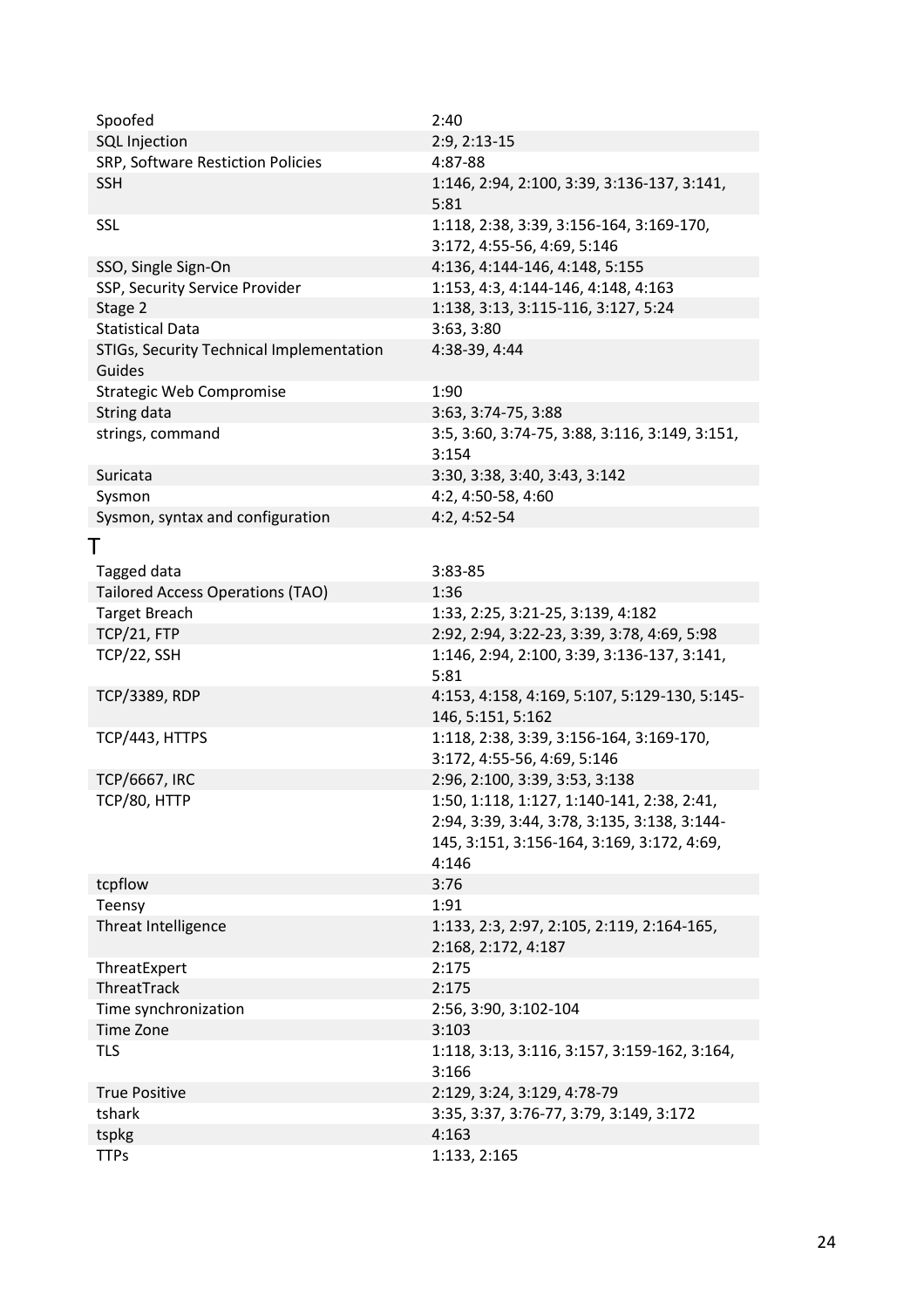<span id="page-24-3"></span><span id="page-24-2"></span><span id="page-24-1"></span><span id="page-24-0"></span>

|                                      | 3:163, 5:37, 5:99, 5:103                                            |
|--------------------------------------|---------------------------------------------------------------------|
| <b>Two-Factor Authentication</b>     | 4:134, 4:171                                                        |
| U                                    |                                                                     |
| UAC, User Account Control            | 4:121-122, 4:124-128, 5:182                                         |
| <b>UDP/123, NTP</b>                  | 2:56, 3:90, 3:102                                                   |
| UDP/53, DNS                          | 2:12, 2:38, 2:50, 2:114, 2:136, 3:52, 3:138,                        |
|                                      | 4:69, 5:83-87, 5:90, 5:184                                          |
| UDP/69, TFTP                         | 4:69                                                                |
| <b>URL Analysis</b>                  | 2:171, 2:174-175                                                    |
| <b>USB</b>                           | 1:82, 1:91, 1:146, 3:109, 4:69, 5:40, 5:126,                        |
|                                      | 5:148, 5:162, 5:172, 5:180, 6:17                                    |
| User Rights, Windows                 | 4:100-101, 4:109, 4:112, 4:155, 4:193                               |
| <b>User Visibility</b>               | 2:97                                                                |
| User-Agent                           | 3:3, 3:40, 3:106, 3:148-152, 3:154, 3:175                           |
| <b>UTC</b>                           | 1:30, 1:134, 3:102-103                                              |
| V                                    |                                                                     |
| <b>Virtual Patching</b>              | 2:63, 2:65, 2:67                                                    |
| VirusTotal                           | 2:172-174, 4:51, 4:58, 4:116, 4:167                                 |
| Visibility                           | 1:127, 1:137-138, 1:165, 2:43-44, 2:77, 2:89,                       |
|                                      | 2:97, 2:100, 2:157, 3:175, 4:182, 5:13                              |
| <b>VLAN ACLs</b>                     | 2:157, 2:159-161, 4:182                                             |
| <b>VNC</b>                           | 1:118, 4:158, 5:136                                                 |
| <b>VPN</b>                           | 1:17, 1:25, 1:38, 1:70, 1:146, 1:172, 2:34,                         |
|                                      | 2:181, 3:132, 3:135-136, 3:159, 3:177, 4:196,                       |
|                                      | 5:37, 5:44, 5:58, 5:99, 5:105, 5:185-186                            |
| Vulnerability assessment             | 3:8, 5:79                                                           |
| <b>Vulnerability Scanning</b>        | 2:15, 4:19, 5:2, 5:44, 5:55, 5:70-71, 5:73                          |
| W                                    |                                                                     |
|                                      |                                                                     |
| <b>Watering Hole</b><br>WDigest      | 1:82, 1:90, 2:16-21, 4:122<br>4:146-148, 4:151, 4:163, 4:166, 4:169 |
| <b>Web Application Firewall</b>      | 1:7, 2:2, 2:62-63, 2:65-69                                          |
| wecutil                              | 5:116                                                               |
| WFAS, Windows Firewall with Advanced | 4:177-179, 5:129, 5:149-150, 5:162                                  |
| Security                             |                                                                     |
| Whitelist Integrity                  | 4:66                                                                |
| <b>Windows Event Collector</b>       | 5:116                                                               |
| <b>Windows Remoting</b>              | 5:115, 5:173                                                        |
| winrm                                | 5:115, 5:173                                                        |
| Wireshark                            | 1:65, 1:68-69, 2:125, 3:32, 3:35-36, 3:64,                          |
|                                      | 3:67, 3:69, 3:80, 3:118-121, 3:140, 3:158,                          |
|                                      | 3:161, 3:164                                                        |
| <b>WMF</b>                           | 1:85, 1:103                                                         |
| <b>WPAD</b>                          | 2:113-114                                                           |
| WSUS, Window Server Update Services  | 3:123-124, 4:22-28                                                  |
| X.                                   |                                                                     |
|                                      |                                                                     |
| X.509                                | 2:124-125, 3:159, 3:162, 3:166-172                                  |
| <b>XLS</b>                           | 1:103, 2:175, 4:71                                                  |
| <b>XLSX</b>                          | 1:103, 2:175, 4:71                                                  |
|                                      |                                                                     |

Tunnel 1:146, 2:52, 3:136-138, 3:140-142, 3:159,